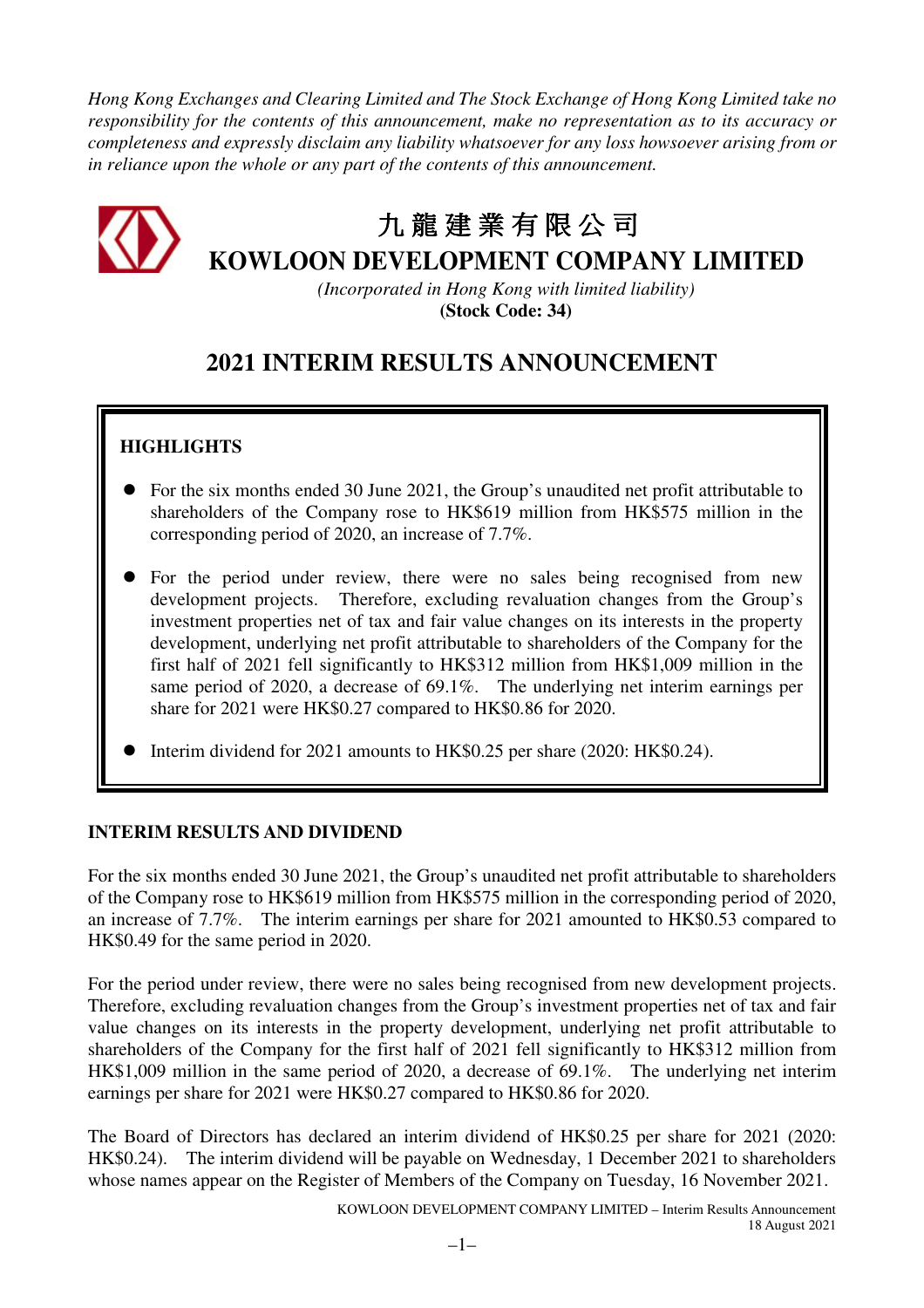### **MARKET OVERVIEW AND BUSINESS REVIEW**

In Hong Kong, despite the COVID-19 pandemic having not been fully contained, due to the Hong Kong-US dollar peg, the Fed's on-going quantitative easing and hence ultra-low interest rates continued to drive the property market in the first half of 2021, with residential transaction volume rising considerably and the average transaction price recording an increase.

In Mainland China, the pandemic has been largely contained since the middle of last year and both transaction volume and price in the residential market rose to varying degrees in major cities for the first six months of 2021.

### *Development Property Sales*

In Hong Kong, the Group did not launch any new development projects for presale/sale in the first half of 2021 and continued to promote the sale of a small number of remaining residential units of its existing development projects.

In Mainland China, for the period under review, the presale of a newly launched phase development of the two existing projects, namely Le Cove Garden in Huizhou and The Gardenia in Shenyang respectively, was well received by the market.

### *Property Development*

As at 30 June 2021, the Group's landbank for development amounted to approximately 3.6 million sq m of attributable gross floor area ("GFA"). The Group's major property projects under planning and development are set out as follows:

### *Major Property Projects under Planning and Development*

| <b>Property</b><br>Project | District/City                     | <b>Usage</b>                | Approx.<br>Total<br><b>Site Area</b><br>$(sq \, \text{m})$ | Approx.<br><b>GFA</b><br>$(sq \, \text{m})$ | Approx.<br><b>GFA</b><br>Booked*<br>$(sq \, \text{m})$ | Group's<br><b>Interest</b> | <b>Project Status</b>                               | <b>Expected</b><br>Date of<br>Completion                                |
|----------------------------|-----------------------------------|-----------------------------|------------------------------------------------------------|---------------------------------------------|--------------------------------------------------------|----------------------------|-----------------------------------------------------|-------------------------------------------------------------------------|
| <b>Hong Kong</b>           |                                   |                             |                                                            |                                             |                                                        |                            |                                                     |                                                                         |
| Tseung Kwan O              | Tseung Kwan O,<br>New Territories | Residential                 | 9,640                                                      | 48,200                                      |                                                        | 100%                       | Topping-out of<br>superstructure works<br>completed | Mid-2022                                                                |
| <b>High Street</b>         | Sai Ying Pun,<br>Hong Kong        | Residential &<br>commercial | 508                                                        | 4,660                                       |                                                        | 60%                        | Design stage                                        | End-2024                                                                |
| Clear Water Bay<br>Road    | Ngau Chi Wan,<br>Kowloon          | Residential &<br>commercial | 19,340                                                     | 196,400                                     |                                                        | 100%                       | Land premium<br>payment procedures<br>in progress   | To be<br>determined                                                     |
| <b>Mainland China</b>      |                                   |                             |                                                            |                                             |                                                        |                            |                                                     |                                                                         |
| Le Cove City               | Hun Nan Xin<br>$\mathbf{r}$ .     | Residential &               | 165,000                                                    | 712,000                                     | 369,000                                                | 100%                       | Foundation works<br>$\sim$ $\sim$ $\sim$            | Phase 5<br>$\begin{array}{c} \n\text{a} \\ \n\text{b} \\ \n\end{array}$ |

| $\sim$ $\sim$ $\sim$ $\sim$ $\sim$ $\sim$ | ****** * **** * **** |            | $-00,000$ | $1 - 2 - 1000$ | . | . |                 | -------   |
|-------------------------------------------|----------------------|------------|-----------|----------------|---|---|-----------------|-----------|
| (Shenyang)                                | District.            | commercial |           |                |   |   | for Phase 5     | 2023/2024 |
| 江灣城                                       | Shenyang             |            |           |                |   |   | (approx. GFA of |           |
| 瀋陽)                                       |                      |            |           |                |   |   | $240,000$ sq m) |           |
|                                           |                      |            |           |                |   |   | in progress     |           |
|                                           |                      |            |           |                |   |   |                 |           |
|                                           |                      |            |           |                |   |   |                 |           |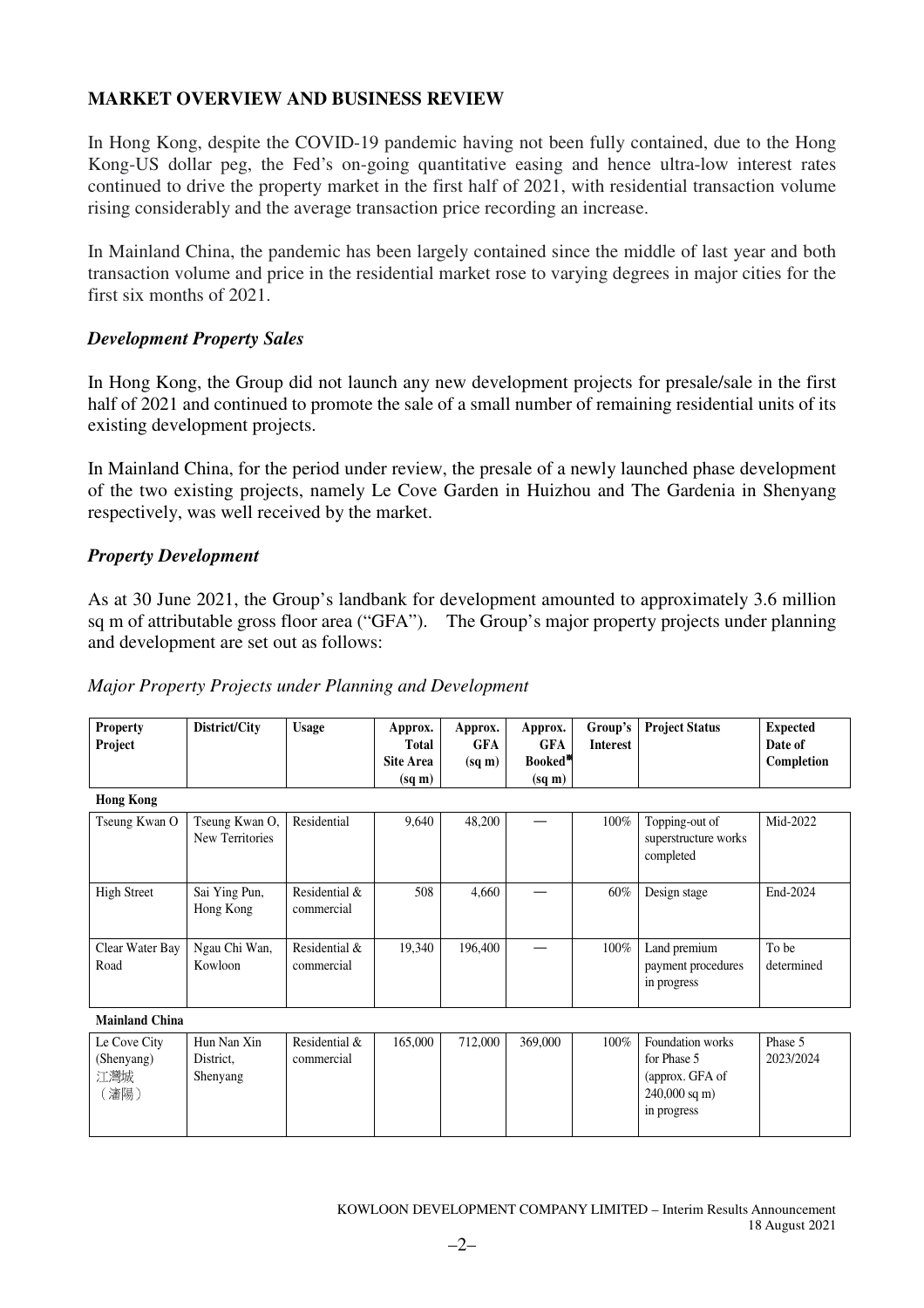# *Major Property Projects under Planning and Development (Continued)*

| <b>Property</b><br>Project                    | District/City                    | <b>Usage</b>                | Approx.<br><b>Total</b><br><b>Site Area</b><br>$(sq \, \text{m})$ | Approx.<br><b>GFA</b><br>(sq m) | Approx.<br><b>GFA</b><br>Booked*<br>$(sq \, m)$ | Group's<br><b>Interest</b> | <b>Project Status</b>                                                                                                                                                          | <b>Expected</b><br>Date of<br>Completion |
|-----------------------------------------------|----------------------------------|-----------------------------|-------------------------------------------------------------------|---------------------------------|-------------------------------------------------|----------------------------|--------------------------------------------------------------------------------------------------------------------------------------------------------------------------------|------------------------------------------|
| Mainland China (Continued)                    |                                  |                             |                                                                   |                                 |                                                 |                            |                                                                                                                                                                                |                                          |
| The Gardenia<br>(Shenyang)<br>翠堤灣<br>(瀋陽)     | Shenhe District,<br>Shenyang     | Residential &<br>commercial | 1,100,000                                                         | 2,000,000                       | 607,000                                         | 100%                       | Superstructure works<br>for Phase 3A<br>(approx. GFA of<br>74,000 sq m)<br>in progress                                                                                         | Phase 3A<br>End-2021/2022                |
| Le Cove Garden<br>(Huizhou)<br>江灣南岸花園<br>(惠州) | Huicheng<br>District,<br>Huizhou | Residential &<br>commercial | 146,000                                                           | 520,000                         | 246,000                                         | 60%                        | Topping-out of<br>superstructure works<br>for Phase 2<br>(approx. GFA of<br>147,000 sq m)<br>completed                                                                         | Phase 2<br>End-2021                      |
| The Lake<br>(Foshan)<br>山語湖<br>(佛山)           | Nanhai District,<br>Foshan       | Residential &<br>commercial | 4,021,000                                                         | 1,600,000                       | 854,000                                         | $50\%$                     | Superstructure works<br>for Phase 3<br>(approx. GFA of<br>143,000 sq m)<br>in progress                                                                                         | Phase 3<br>2022                          |
| Le Cove City<br>(Wuxi)<br>江灣城<br>(無錫)         | Liangxi District,<br>Wuxi        | Residential &<br>commercial | 69,000                                                            | 365,000                         | 111,000                                         | 100%                       | Foundation works<br>for Phase 3<br>(approx. GFA of<br>73,000 sq m)<br>in progress<br>Superstructure works<br>for Phase 4<br>(approx. GFA of<br>170,000 sq m)<br>in progress    | Phase 3 and<br>Phase 4<br>$2023 - 2025$  |
| City Plaza<br>(Tianjin)<br>城市廣場<br>(天津)       | Hedong District,<br>Tianjin      | Residential &<br>commercial | 136,000                                                           | 850,000                         | 244,000                                         | 49%                        | Superstructure works<br>for Phase 3A<br>(approx. GFA of<br>300,000 sq m)<br>in progress<br>Foundation works<br>for Phase 3B<br>(approx. GFA of<br>280,000 sq m)<br>in progress | Phase 3A<br>2023<br>Phase 3B<br>2025     |
| Yangpu<br>(Shanghai)<br>楊浦<br>(上海)            | Yangpu District,<br>Shanghai     | Residential &<br>commercial | 21,000                                                            | 75,000                          |                                                 | 100%                       | Master planning<br>in progress                                                                                                                                                 | 2024                                     |
| Jiexiu<br>(Shanxi)<br>介休<br>(山西)              | Jiexiu                           | Residential &<br>commercial | 181,000                                                           | 463,000                         |                                                 | 100%                       | Master planning<br>in progress                                                                                                                                                 | $2023 - 2026$                            |

※ Approx. GFA booked and recognised in the financial statements.

KOWLOON DEVELOPMENT COMPANY LIMITED – Interim Results Announcement 18 August 2021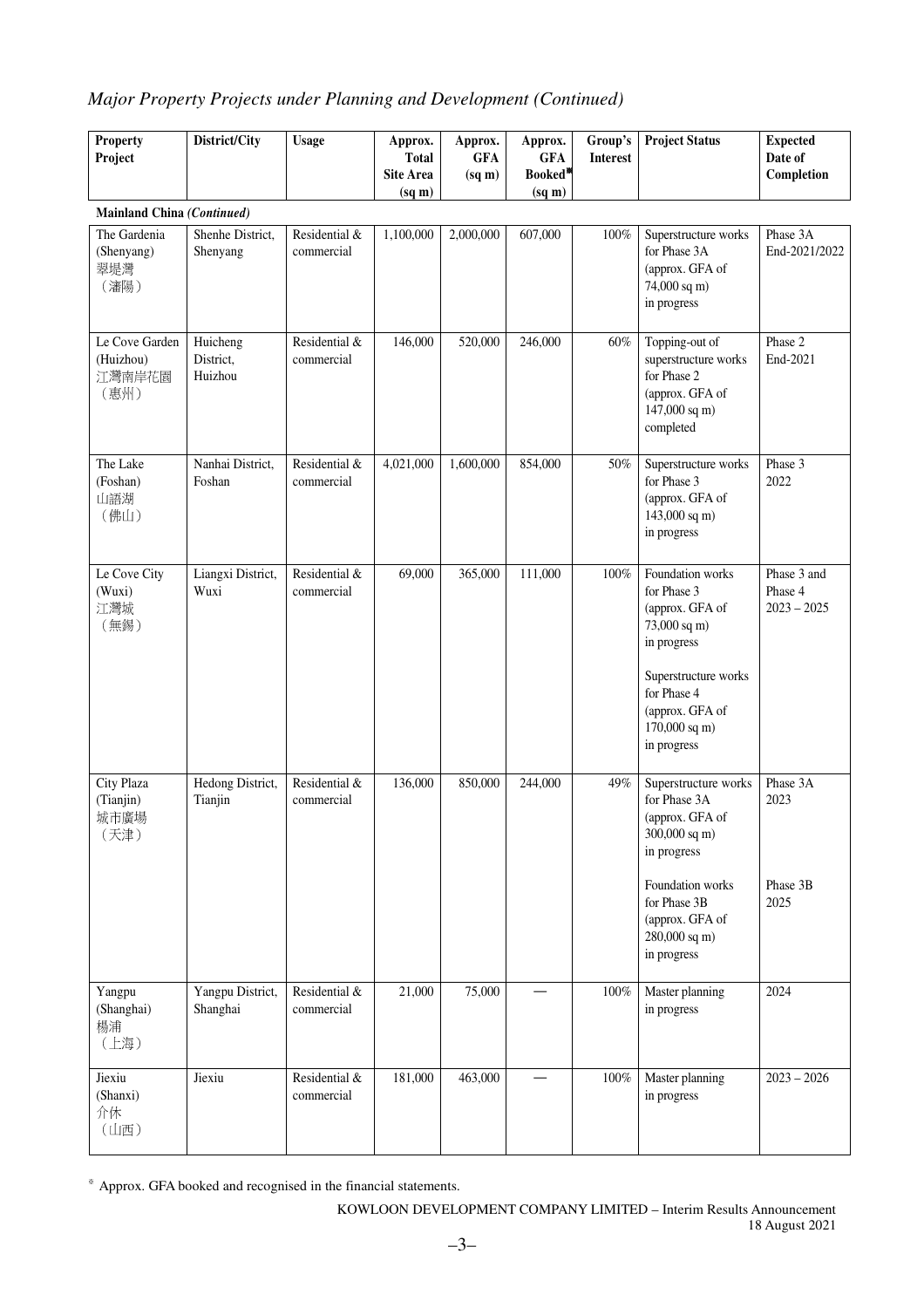### *Property Investment in Hong Kong*

Gross rental income generated from the Group's investment property portfolio in Hong Kong rose to HK\$151 million in the first six months of 2021 from HK\$139 million in the corresponding period of 2020, an increase of 8.6%.

### *Financial Investments*

Total net income generated from the Group's financial investment activities for the first six months of 2021 rose to HK\$34.2 million compared to HK\$23.3 million for the same period in 2020, an increase of 46.8%.

### **PROSPECTS**

In Hong Kong, the Group intends to launch the presale of its wholly-owned development project in Tseung Kwan O in late-2021 or the early of 2022, with 1,556 residential units in total.

The planning and design for the Group's 60%-owned residential development project on High Street in Sai Ying Pun is well underway and the site formation works will be commenced by the end of 2021.

In Mainland China, the presale of a new phase development of the two existing projects in Huizhou and Shenyang respectively has been recently launched.

In Huizhou, the presale of the Phase 2 residential development of Le Cove Garden has been well received by the market, with almost all residential units being sold. The remaining units will continue to be promoted for sale and the residential units are expected to be completed and delivered to the buyers by the end of 2021.

In Shenyang, the presale of the Phase 3A residential development of The Gardenia was satisfactory and the Group continues to promote the sale for the remaining residential units which are expected to be completed and delivered to the buyers by the end of 2021.

In Wuxi, the superstructure works for the Phase 4 development of Le Cove City are in progress and the presale of a portion of residential units is expected to be launched in the fourth quarter of 2021.

In Shanghai, the overall planning and design for the Group's redevelopment project is in progress, with the completion of relocation works and demolition works.

While relatively less sales can be recognised from the Group's existing development projects in Hong Kong and Mainland China for the full year of 2021, it is expected that sales from the Tseung Kwan O development project in Hong Kong will contribute considerably to the Group's earnings when completed in 2022.

The Group will continue to explore good opportunities to replenish its quality landbank, aiming to gradually strengthen the foundation and development potential of the Group.

I would like to express my sincere gratitude to all of our staff for their professionalism and devotion, being the pillars of the Group's steady growth over the past many years.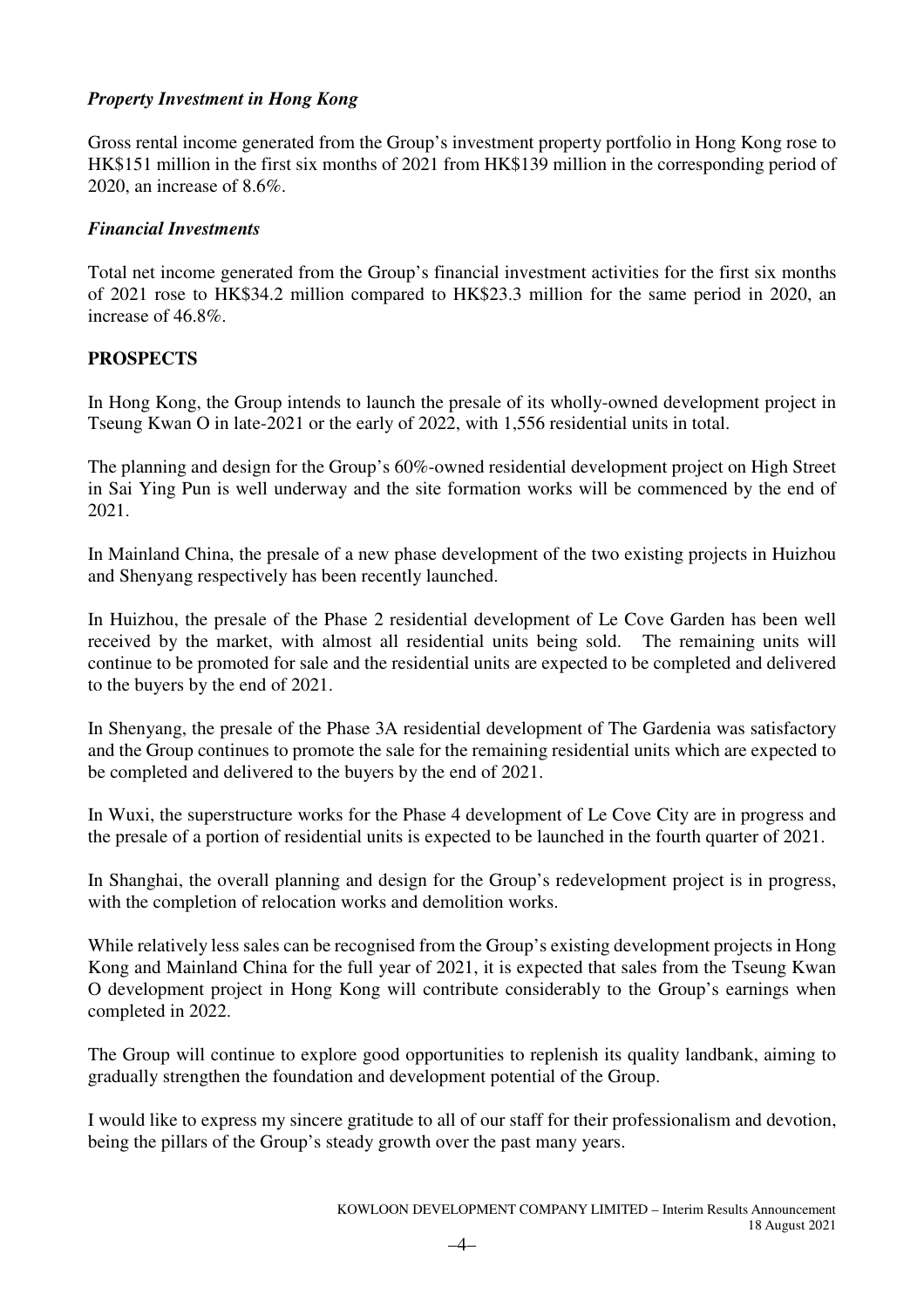### **INTERIM RESULTS**

The unaudited consolidated results of the Group for the six months ended 30 June 2021 together with the comparative figures for 2020 are as follows:

### **Consolidated Income Statement**

|                                                        |                | Six months ended 30 June |                           |  |  |
|--------------------------------------------------------|----------------|--------------------------|---------------------------|--|--|
|                                                        | <b>Note</b>    | 2021<br><b>HK\$'000</b>  | 2020<br>HK\$'000          |  |  |
|                                                        |                | (unaudited)              | (unaudited)<br>(restated) |  |  |
| <b>Continuing operations</b>                           |                |                          |                           |  |  |
| <b>Revenue</b>                                         | $\mathfrak{Z}$ | 995,623                  | 3,439,565                 |  |  |
| Cost of sales                                          |                | (169, 547)               | (1,760,773)               |  |  |
| Other revenue                                          |                | 21,501                   | 32,219                    |  |  |
| Other net expenses                                     | 4(a)           | (41, 285)                | (8, 445)                  |  |  |
| Depreciation and amortisation                          |                | (11, 484)                | (15,056)                  |  |  |
| Staff costs                                            |                | (280, 094)               | (294, 548)                |  |  |
| Selling, marketing and distribution expenses           |                | (45,696)                 | (197, 918)                |  |  |
| Other operating expenses                               |                | (59,099)                 | (94, 384)                 |  |  |
| Fair value changes on investment properties            |                | 255,908                  | (331, 022)                |  |  |
| Fair value changes on interest in property development |                | 51,028                   | 8,659                     |  |  |
| <b>Profit from operations</b>                          |                | 716,855                  | 778,297                   |  |  |
| Finance costs                                          | 4(b)           | (18, 337)                | (95,508)                  |  |  |
| Share of (losses)/profits of associated companies      |                | (5,344)                  | 9,333                     |  |  |
| Share of (losses)/profits of joint ventures            |                | (13,286)                 | 19,862                    |  |  |
| <b>Profit before taxation</b>                          | $\overline{A}$ | 679,888                  | 711,984                   |  |  |
| Income tax                                             | 5              | (57, 537)                | (186, 115)                |  |  |
| Profit for the period from continuing operations       |                | 622,351                  | 525,869                   |  |  |
| <b>Discontinued operations</b>                         |                |                          |                           |  |  |
| Profit for the period from discontinued operations     | 6              |                          | 72,805                    |  |  |
| Profit for the period                                  |                | 622,351                  | 598,674                   |  |  |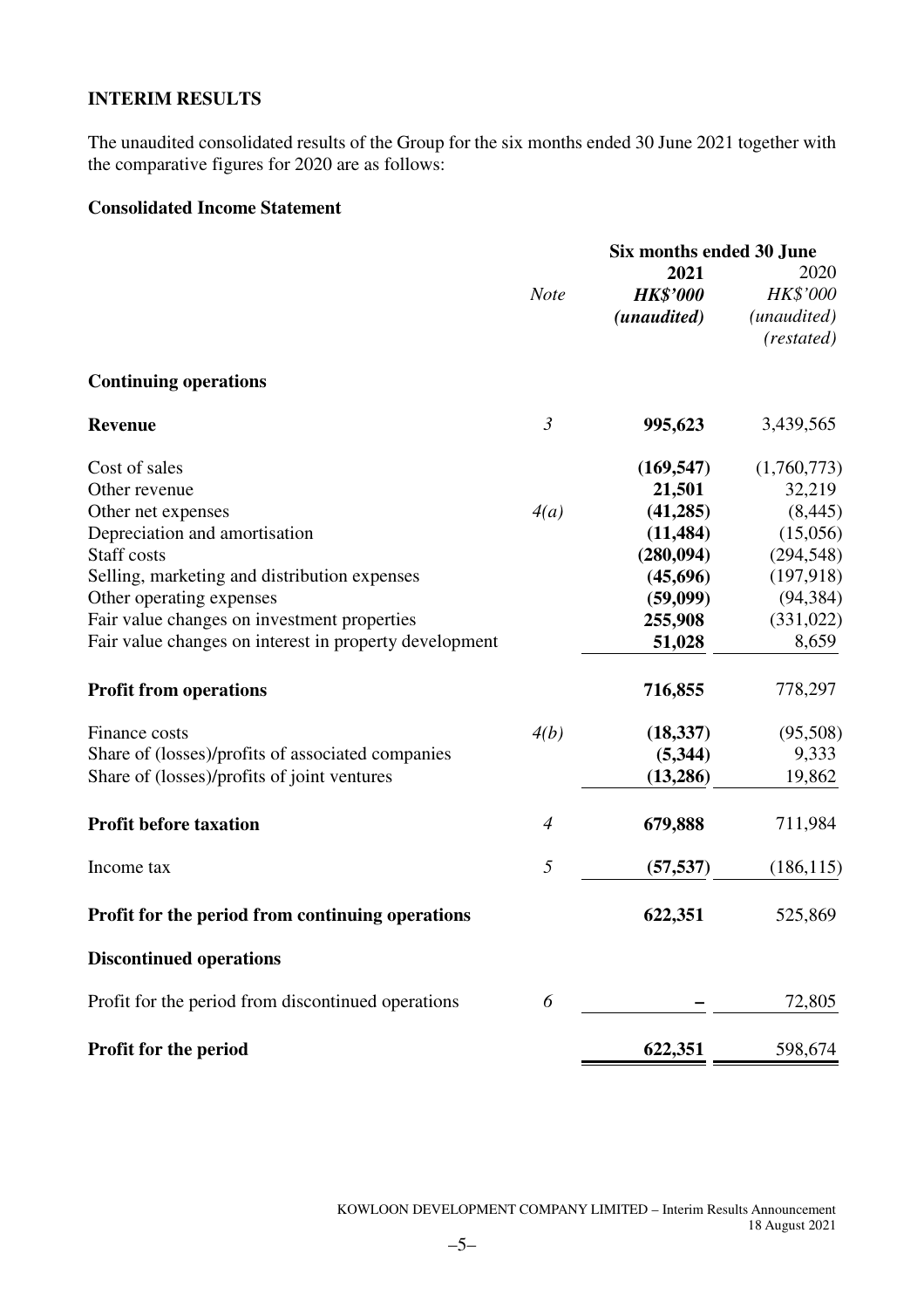# **Consolidated Income Statement** *(continued)*

|                                                                     |                | Six months ended 30 June               |                                 |  |  |
|---------------------------------------------------------------------|----------------|----------------------------------------|---------------------------------|--|--|
|                                                                     | <b>Note</b>    | 2021<br><b>HK\$'000</b><br>(unaudited) | 2020<br>HK\$'000<br>(unaudited) |  |  |
|                                                                     |                |                                        | (restated)                      |  |  |
| <b>Attributable to:</b>                                             |                |                                        |                                 |  |  |
| Shareholders of the Company                                         |                | 619,289                                | 575,369                         |  |  |
| Non-controlling interests                                           |                | 3,062                                  | 23,305                          |  |  |
| Profit for the period                                               |                | 622,351                                | 598,674                         |  |  |
| <b>Attributable to shareholders of the Company</b><br>arising from: |                |                                        |                                 |  |  |
| Continuing operations                                               |                | 619,289                                | 523,830                         |  |  |
| Discontinued operations                                             | 6              |                                        | 51,539                          |  |  |
|                                                                     |                | 619,289                                | 575,369                         |  |  |
| <b>Attributable to non-controlling interests</b><br>arising from:   |                |                                        |                                 |  |  |
| Continuing operations                                               |                | 3,062                                  | 2,039                           |  |  |
| Discontinued operations                                             | 6              |                                        | 21,266                          |  |  |
|                                                                     |                | 3,062                                  | 23,305                          |  |  |
| Earnings per share – Basic and diluted                              | $\overline{7}$ |                                        |                                 |  |  |
| Continuing operations                                               |                | <b>HK\$0.53</b>                        | HK\$0.45                        |  |  |
| Discontinued operations                                             |                |                                        | HK\$0.04                        |  |  |
|                                                                     |                | <b>HK\$0.53</b>                        | HK\$0.49                        |  |  |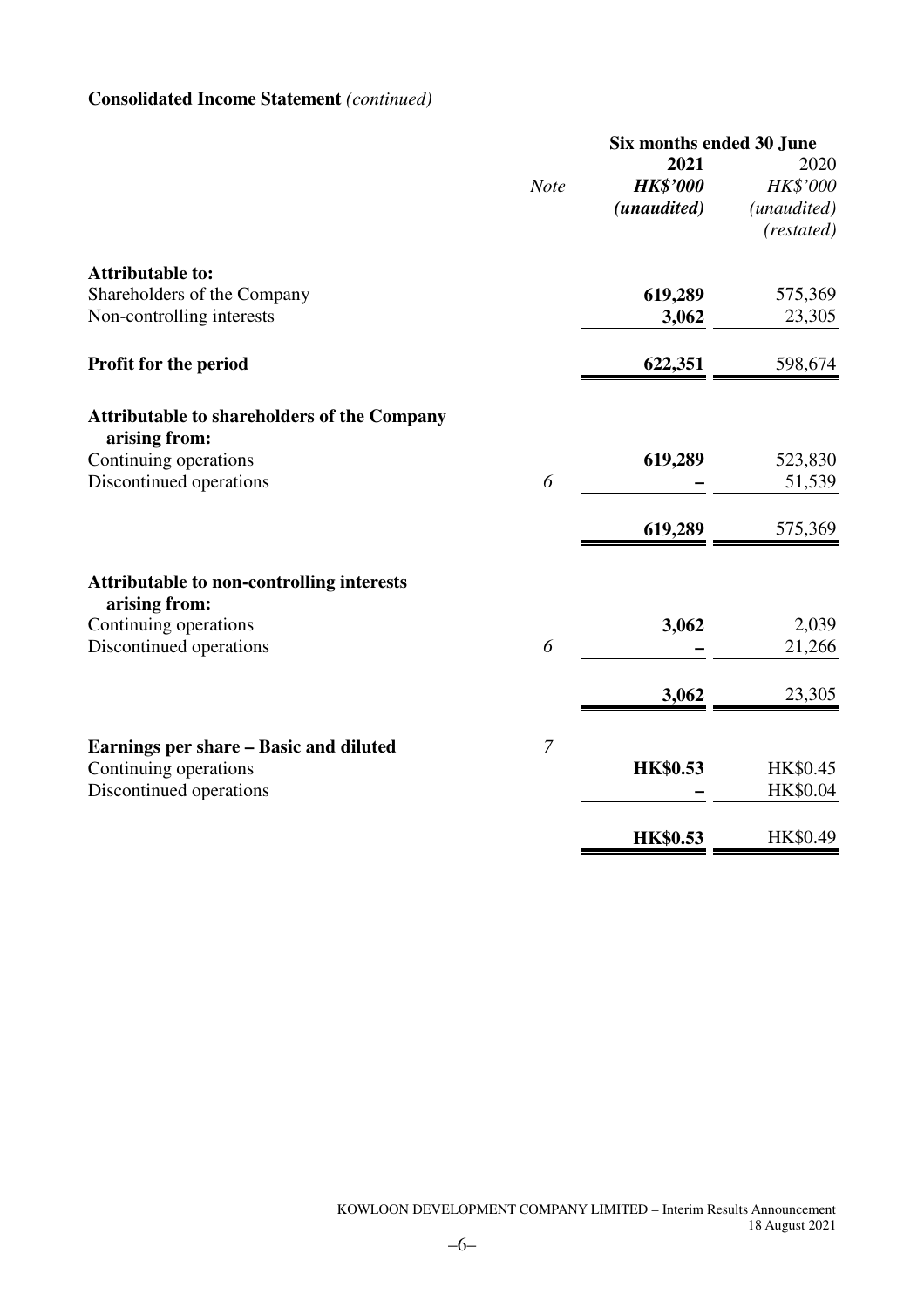# **Consolidated Statement of Comprehensive Income**

|                                                                                                        | Six months ended 30 June |             |
|--------------------------------------------------------------------------------------------------------|--------------------------|-------------|
|                                                                                                        | 2021                     | 2020        |
|                                                                                                        | <b>HK\$'000</b>          | HK\$'000    |
|                                                                                                        | (unaudited)              | (unaudited) |
|                                                                                                        |                          | (restated)  |
| Profit for the period                                                                                  | 622,351                  | 598,674     |
| Other comprehensive income for the period                                                              |                          |             |
| Items that may be reclassified subsequently to profit or loss:                                         |                          |             |
| Exchange differences on translation of financial statements of<br>subsidiaries outside Hong Kong       | 50,663                   | (81, 729)   |
| Share of other comprehensive income of joint ventures and<br>associated companies                      | 38,723                   | (87, 727)   |
|                                                                                                        |                          |             |
|                                                                                                        | 89,386                   | (169, 456)  |
| Total comprehensive income for the period                                                              | 711,737                  | 429,218     |
| <b>Attributable to:</b>                                                                                |                          |             |
| Shareholders of the Company                                                                            | 707,931                  | 416,350     |
| Non-controlling interests                                                                              | 3,806                    | 12,868      |
| Total comprehensive income for the period                                                              | 711,737                  | 429,218     |
| Total comprehensive income for the period attributable to<br>shareholders of the Company arising from: |                          |             |
| Continuing operations                                                                                  | 707,931                  | 364,811     |
| Discontinued operations                                                                                |                          | 51,539      |
|                                                                                                        | 707,931                  | 416,350     |
| Total comprehensive income for the period attributable to<br>non-controlling interests arising from:   |                          |             |
| Continuing operations                                                                                  | 3,806                    | (8,398)     |
| Discontinued operations                                                                                |                          | 21,266      |
|                                                                                                        | 3,806                    | 12,868      |
|                                                                                                        |                          |             |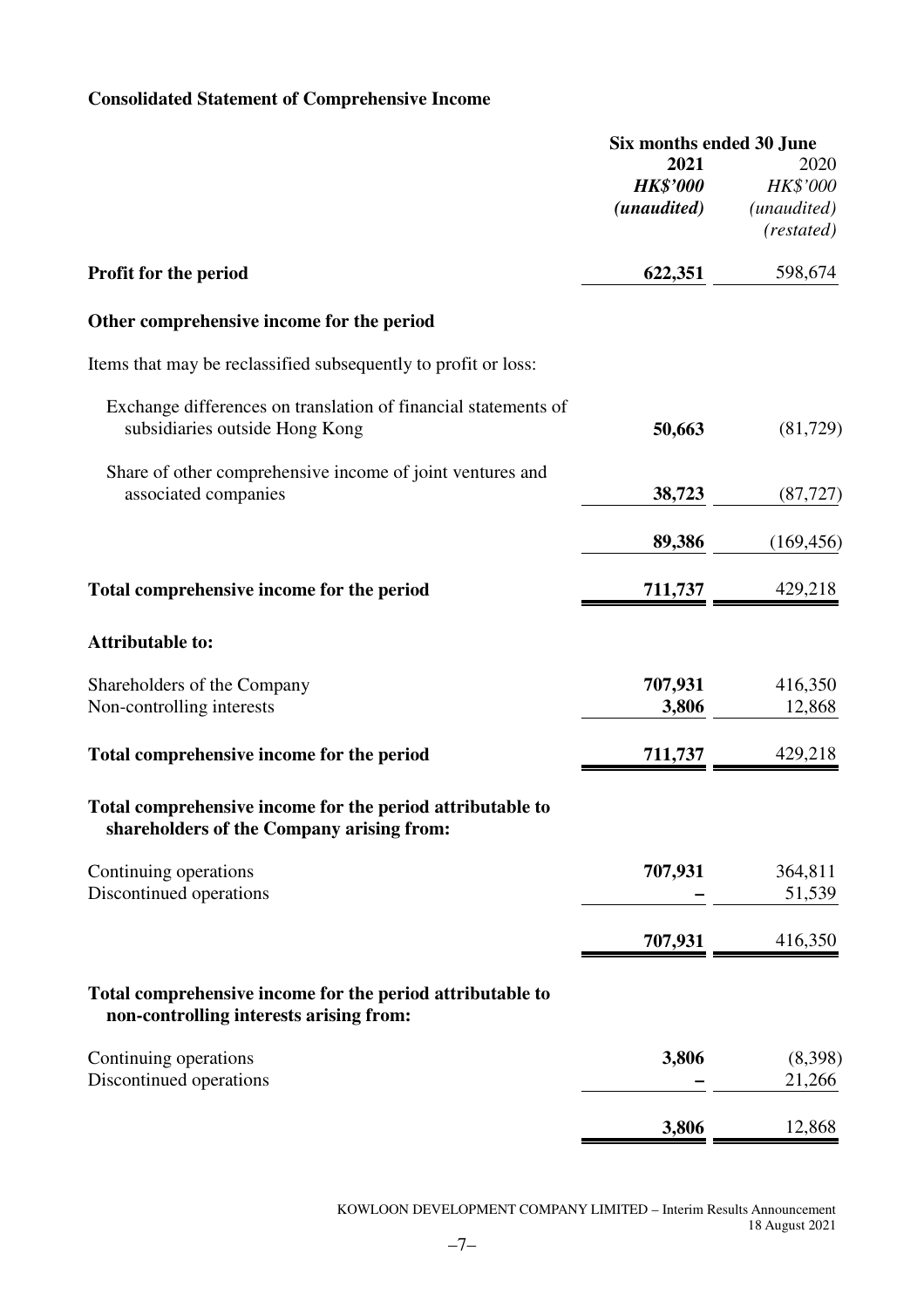### **Consolidated Statement of Financial Position**

|                                  |             | At 30 June 2021 |                 | At 31 December 2020 |                 |
|----------------------------------|-------------|-----------------|-----------------|---------------------|-----------------|
|                                  | <b>Note</b> | <b>HK\$'000</b> | <b>HK\$'000</b> | <b>HK\$'000</b>     | <b>HK\$'000</b> |
|                                  |             | (unaudited)     |                 | (audited)           |                 |
| <b>Non-current assets</b>        |             |                 |                 |                     |                 |
| Investment properties            |             |                 | 10,160,270      |                     | 9,859,630       |
| Property, plant and equipment    |             |                 | 283,923         |                     | 291,529         |
| Interest in property development | 9           |                 | 1,862,799       |                     | 1,811,771       |
| Interest in a joint venture      |             |                 | 2,076,359       |                     | 2,067,652       |
| Interest in associated companies |             |                 | 1,501,406       |                     | 1,527,988       |
| Other financial assets           |             |                 | 1,330,828       |                     | 916,503         |
| Trade and other receivables      | 10          |                 | 77,018          |                     | 87,340          |
| Loans and advances               | 10          |                 | 452,646         |                     | 514,304         |
| Deferred tax assets              |             |                 | 37,501          |                     | 37,409          |
|                                  |             |                 | 17,782,750      |                     | 17,114,126      |
| <b>Current assets</b>            |             |                 |                 |                     |                 |
| Inventories                      |             | 15,816,868      |                 | 15,040,616          |                 |
| Trade and other receivables      | 10          | 681,525         |                 | 579,031             |                 |
| Loans and advances               | 10          | 17,100          |                 | 18,309              |                 |
| Other financial assets           |             | 104,003         |                 | 105,671             |                 |
| Amount due from a related        |             |                 |                 |                     |                 |
| company                          |             | 220,000         |                 |                     |                 |
| Amount due from a joint venture  |             | 112,883         |                 | 112,883             |                 |
| Cash and bank balances           |             | 2,427,299       |                 | 1,133,841           |                 |
|                                  |             | 19,379,678      |                 | 16,990,351          |                 |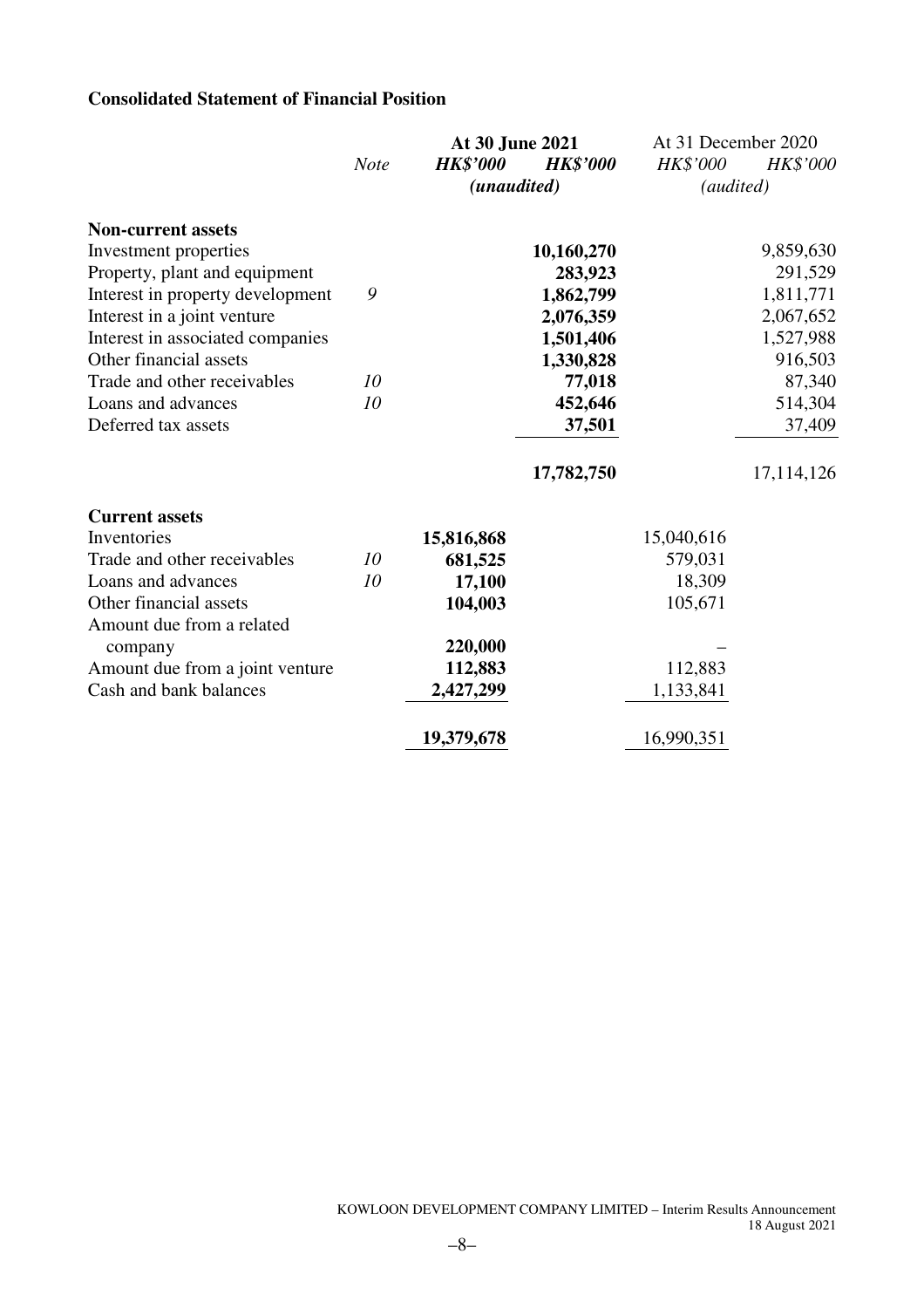# **Consolidated Statement of Financial Position** *(continued)*

|                                                         |             | At 30 June 2021 |                 | At 31 December 2020 |            |  |
|---------------------------------------------------------|-------------|-----------------|-----------------|---------------------|------------|--|
|                                                         | <b>Note</b> | <b>HK\$'000</b> | <b>HK\$'000</b> | HK\$'000            | HK\$'000   |  |
|                                                         |             | (unaudited)     |                 | (audited)           |            |  |
| <b>Current liabilities</b>                              |             |                 |                 |                     |            |  |
| Trade and other payables                                | 11          | 2,243,302       |                 | 2,403,642           |            |  |
| Amount due to a joint venture                           |             | 482,527         |                 | 477,046             |            |  |
| Loan from an associated                                 |             |                 |                 |                     |            |  |
| company                                                 |             | 47,615          |                 | 47,075              |            |  |
| <b>Bank loans</b>                                       |             | 5,945,254       |                 | 5,747,849           |            |  |
| Current taxation                                        |             | 328,723         |                 | 488,433             |            |  |
|                                                         |             | 9,047,421       |                 | 9,164,045           |            |  |
| <b>Net current assets</b>                               |             |                 | 10,332,257      |                     | 7,826,306  |  |
|                                                         |             |                 |                 |                     |            |  |
| <b>Total assets less current</b><br><b>liabilities</b>  |             |                 | 28,115,007      |                     | 24,940,432 |  |
| <b>Non-current liabilities</b>                          |             |                 |                 |                     |            |  |
| Loan from a related company                             |             | 1,588,175       |                 | 695,335             |            |  |
| <b>Bank loans</b>                                       |             | 8,336,377       |                 | 6,127,401           |            |  |
| Deferred tax liabilities                                |             | 549,439         |                 | 529,503             |            |  |
|                                                         |             |                 | 10,473,991      |                     | 7,352,239  |  |
|                                                         |             |                 |                 |                     |            |  |
| <b>NET ASSETS</b>                                       |             |                 | 17,641,016      |                     | 17,588,193 |  |
|                                                         |             |                 |                 |                     |            |  |
| <b>Capital and reserves</b>                             |             |                 |                 |                     |            |  |
| Share capital                                           |             |                 | 8,636,490       |                     | 8,636,490  |  |
| Reserves                                                |             |                 | 8,882,254       |                     | 8,833,237  |  |
| Total equity attributable to the<br>shareholders of the |             |                 |                 |                     |            |  |
| Company                                                 |             |                 | 17,518,744      |                     | 17,469,727 |  |
| <b>Non-controlling interests</b>                        |             |                 | 122,272         |                     | 118,466    |  |
| <b>TOTAL EQUITY</b>                                     |             |                 | 17,641,016      |                     | 17,588,193 |  |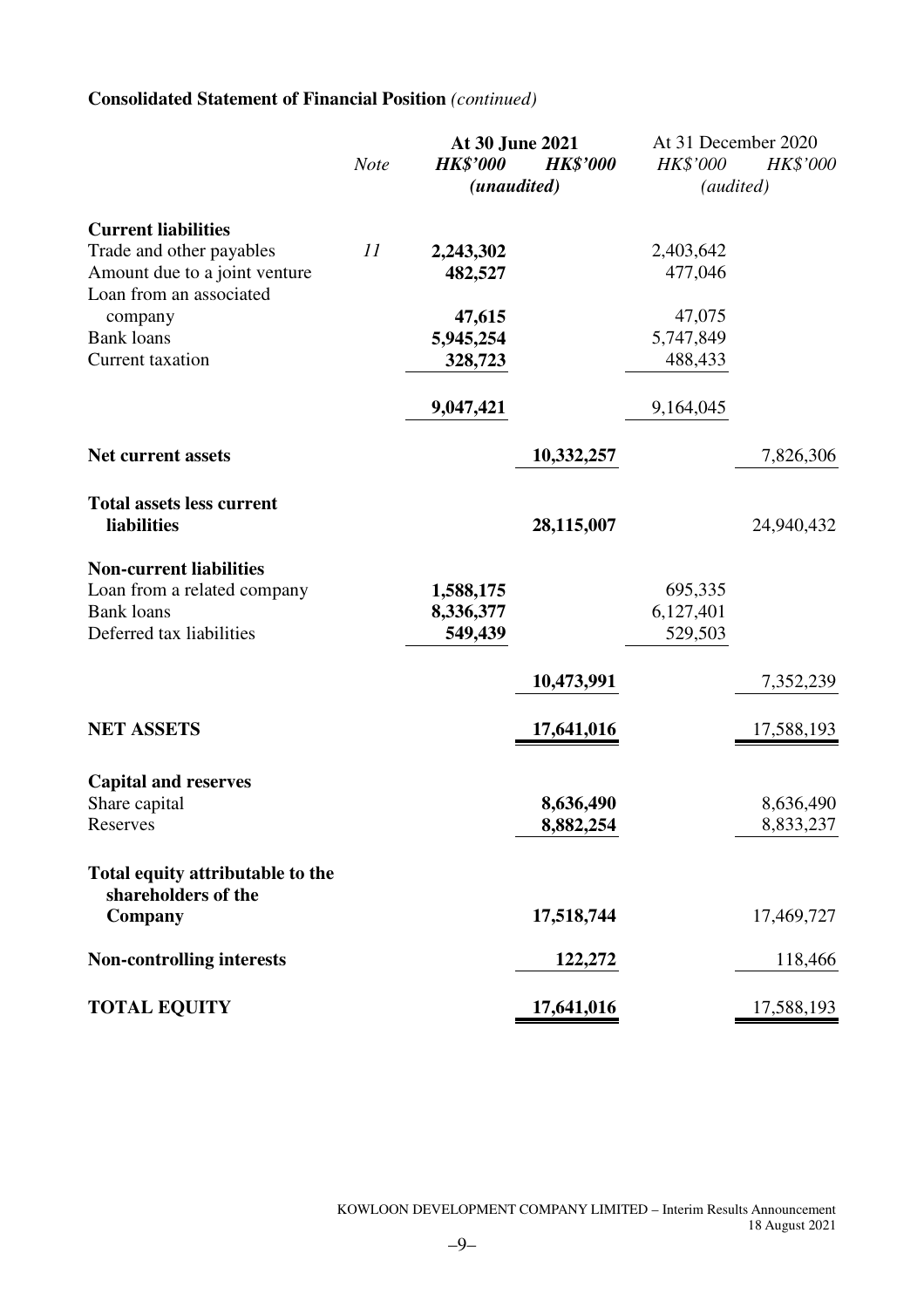*Notes* 

#### **1 Basis of preparation**

The interim results set out in the announcement do not constitute the Group's interim report for the six months ended 30 June 2021 but are extracted from that report.

The unaudited interim financial report has been prepared in accordance with the applicable disclosure provisions of the Rules Governing the Listing of Securities on The Stock Exchange of Hong Kong Limited, including compliance with Hong Kong Accounting Standard ("HKAS") 34, "Interim financial reporting", issued by the Hong Kong Institute of Certified Public Accountants ("HKICPA").

The interim financial report has been prepared in accordance with the same accounting policies adopted in the 2020 annual financial statements, except for the accounting policy changes that are expected to be reflected in the 2021 annual financial statements. Details of these changes in accounting policies are set out in note 2.

The preparation of an interim financial report in conformity with HKAS 34 requires management to make judgements, estimates and assumptions that affect the application of policies and reported amounts of assets and liabilities, income and expenses on a year to date basis. Actual results may differ from these estimates.

The financial information relating to the financial year ended 31 December 2020 that is included in this announcement of interim results as comparative information does not constitute the Company's statutory annual consolidated financial statements for that financial year but is derived from those financial statements. Further information relating to these statutory financial statements disclosed in accordance with section 436 of the Hong Kong Companies Ordinance (Cap.622) is as follows:

The Company has delivered the financial statements for the year ended 31 December 2020 to the Registrar of Companies as required by section 662(3) of, and Part 3 of Schedule 6 to, the Companies Ordinance. The Company's auditor has reported on those financial statements. The auditor's report was unqualified; did not include a reference to any matters to which the auditor drew attention by way of emphasis without qualifying its report; and did not contain a statement under sections 406(2), 407(2) or (3) of the Companies Ordinance.

#### **2 Changes in accounting policies**

The HKICPA has issued certain amendments to Hong Kong Financial Reporting Standards that are first effective for the current accounting period of the Group. None of these developments has had a material effect on how the Group's results and financial position for the current or prior periods have been prepared or presented. The Group has not applied any new standard or interpretation that is not yet effective for the current accounting period.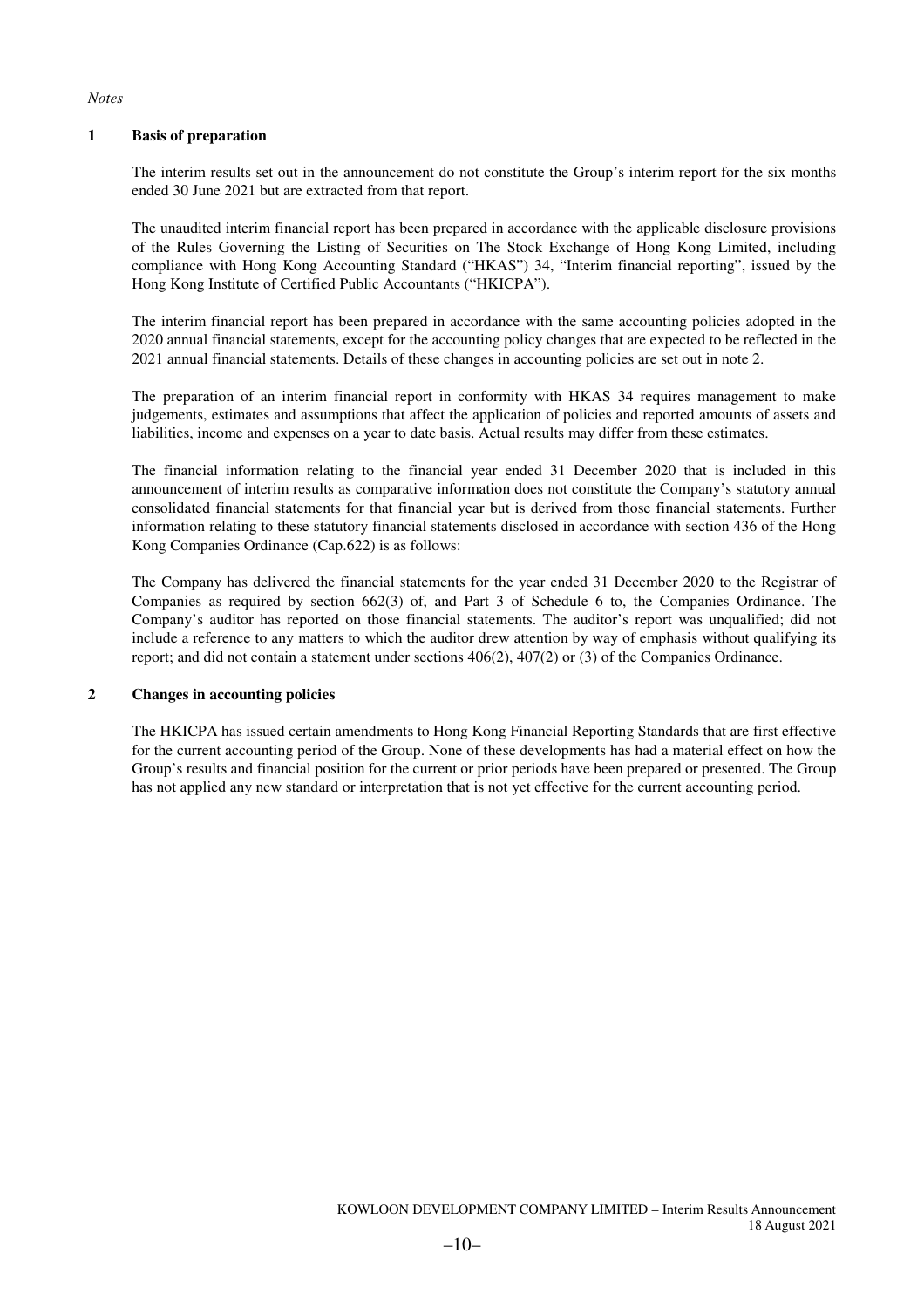#### **3 Segment reporting**

The Group manages its business by a mixture of both business lines and geography. In a manner consistent with the way in which information is reported internally to the Group's top management for the purposes of assessing segment performance and allocating resources between segments, the Group has identified the following reportable segments.

Continuing operations:

- Property development segment (Hong Kong/Mainland China): the development and sale of properties and interest in property development. Given the importance of the property development division to the Group, the Group's property development business is segregated further into two reportable segments on a geographical basis.
- Property investment segment: the leasing of properties to generate rental income and to gain from the appreciation in the properties' values in the long term.
- Other businesses segment: mainly includes the financial investments, the provision of finance services, the provision of property management services and treasury operations.

Discontinued operations:

- Property development segment (Macau): the development and sale of properties and interests in property development.
- Oil segment: oil exploration and production.

The property development in Macau and oil segments have been disposed of and classified as discontinued operations, and the related information has been set out in note 6.

Revenue comprises mainly rental income from properties, gross proceeds from sale of properties, income from interest in property development, property management service income and interest income.

Reportable segment profit represents profit before taxation by excluding fair value changes on interests in property development and investment properties, finance costs and head office and corporate income/expenses.

Reportable segment assets include all tangible, intangible assets and current assets with the exception of deferred tax assets and other corporate assets.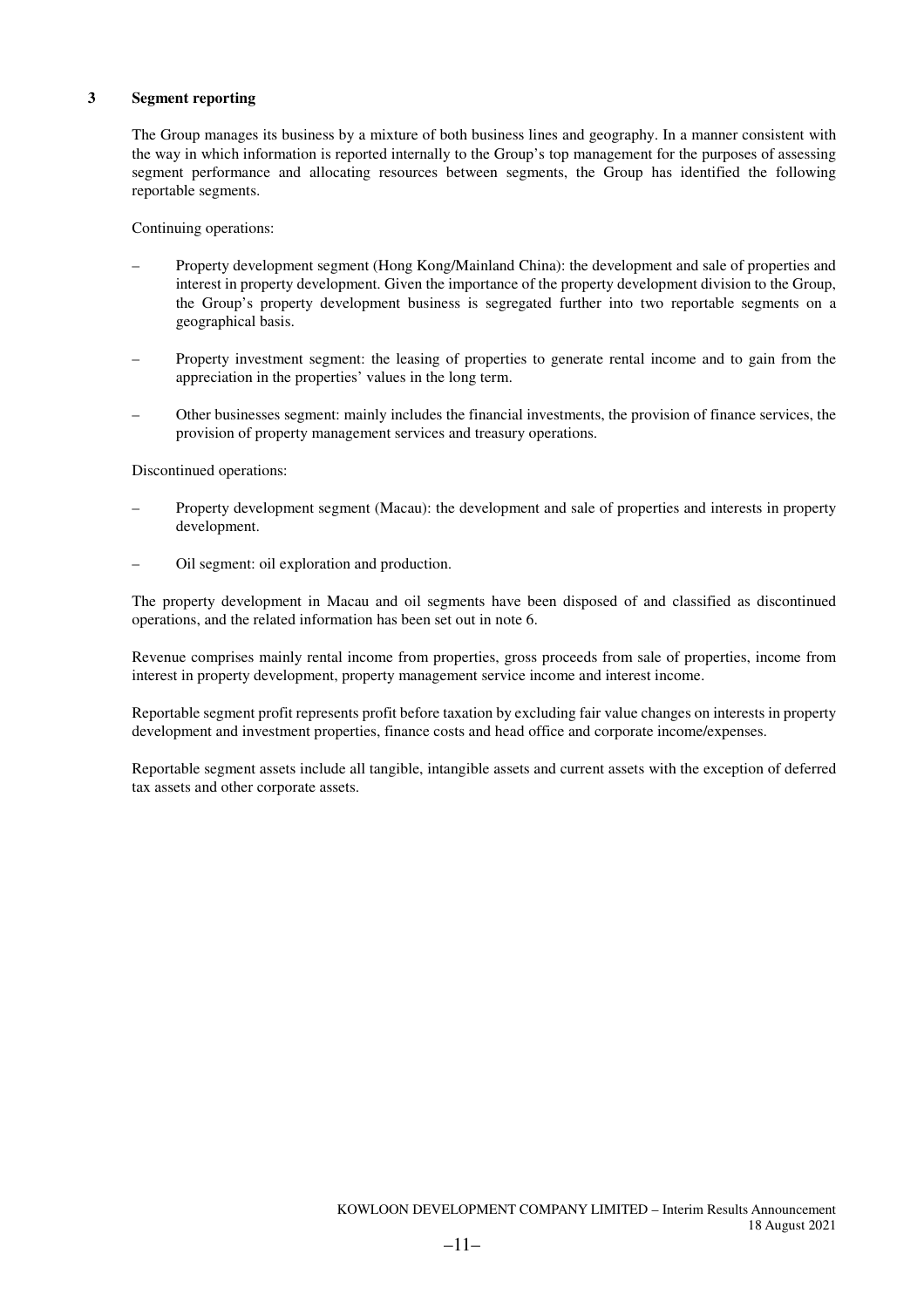#### **3 Segment reporting** *(continued)*

#### **Segment results and assets**

Information regarding the Group's reportable segments as provided to the Group's top management for the purposes of resource allocation and assessment of segment performance for the period is set out below.

|                                                                                  | Six months ended 30 June 2021   |                                     |                                      |                                                         |                                                |  |  |  |
|----------------------------------------------------------------------------------|---------------------------------|-------------------------------------|--------------------------------------|---------------------------------------------------------|------------------------------------------------|--|--|--|
|                                                                                  |                                 | Property development                |                                      |                                                         |                                                |  |  |  |
|                                                                                  | <b>Total</b><br><b>HK\$'000</b> | <b>Hong Kong</b><br><b>HK\$'000</b> | Mainland<br>China<br><b>HK\$'000</b> | <b>Property</b><br><b>Investment</b><br><b>HK\$'000</b> | <b>Others</b><br>(Remark 1)<br><b>HK\$'000</b> |  |  |  |
|                                                                                  |                                 |                                     |                                      |                                                         |                                                |  |  |  |
| Revenue                                                                          | 995,623                         | 217,655                             | 268,919                              | 151,170                                                 | 357,879                                        |  |  |  |
| Reportable segment profit                                                        | 422,792                         | 67,290                              | 181,061                              | 123,698                                                 | 50,743                                         |  |  |  |
| Fair value changes on investment properties<br>Fair value changes on interest in | 255,908                         |                                     |                                      | 255,908                                                 |                                                |  |  |  |
| property development                                                             | 51,028                          |                                     | 51,028                               |                                                         |                                                |  |  |  |
| Head office and corporate expenses                                               | (31,503)                        |                                     |                                      |                                                         |                                                |  |  |  |
| Finance costs                                                                    | (18, 337)                       |                                     |                                      |                                                         |                                                |  |  |  |
| Profit before taxation                                                           | 679,888                         |                                     |                                      |                                                         |                                                |  |  |  |
| Share of losses of associated companies                                          | (5,344)                         |                                     | (5, 344)                             |                                                         |                                                |  |  |  |
| Share of losses of a joint venture                                               | (13,286)                        |                                     | (13,286)                             |                                                         |                                                |  |  |  |

#### *Remark 1:*

Others included revenue from property management services of HK\$207,717,000 (six months ended 30 June 2020: HK\$196,304,000) and the relevant segment profit of HK\$7,211,000 (six months ended 30 June 2020: HK\$2,515,000).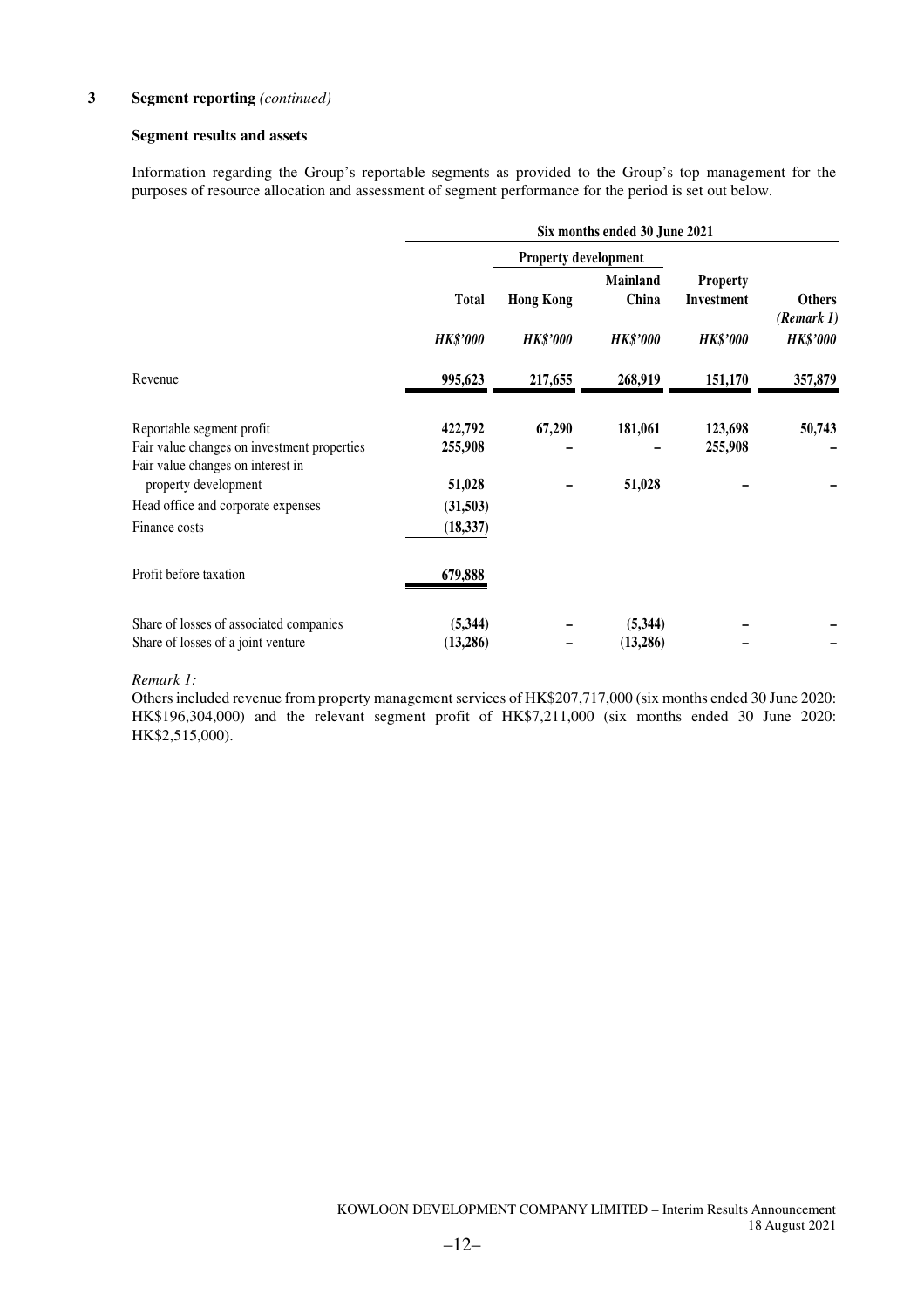### **3 Segment reporting** *(continued)*

### **Segment results and assets** *(continued)*

|                                                                                     |                         | Continuing operations   |                      |                   |                        |                      | Discontinued operations |                         |           |
|-------------------------------------------------------------------------------------|-------------------------|-------------------------|----------------------|-------------------|------------------------|----------------------|-------------------------|-------------------------|-----------|
|                                                                                     |                         |                         | Property development |                   |                        |                      |                         | Property<br>development |           |
|                                                                                     | Total                   | Sub-total               | Hong Kong            | Mainland<br>China | Property<br>Investment | Others<br>(Remark 1) | Sub-total               | Macau                   | 0il       |
|                                                                                     | HK\$'000                | HK\$'000                | HK\$'000             | HK\$'000          | HK\$'000               | HK\$'000             | HK\$'000                | HK\$'000                | HK\$'000  |
| Revenue                                                                             | 3,730,856               | 3,439,565               | 2,528,261            | 405,493           | 139,068                | 366,743              | 291,291                 | 280,000                 | 11,291    |
| Reportable segment profit/(loss)<br>Fair value changes on investment properties     | 1,448,577<br>(331, 022) | 1,236,972<br>(331, 022) | 987,327              | 15,383            | 155,532<br>(331,022)   | 78,730               | 211,605                 | 283,795                 | (72, 190) |
| Fair value changes on interests in property<br>development                          | (125, 824)              | 8,659                   | $\overline{a}$       | 8,659             |                        | ÷                    | (134, 483)              | (134, 483)              |           |
| Share of fair value changes on investment<br>properties of a joint venture          | (22, 634)               | (22, 634)               |                      | $\overline{a}$    | (22, 634)              |                      |                         |                         |           |
| Head office and corporate expenses                                                  | (84, 483)               | (84, 483)               |                      |                   |                        |                      |                         |                         |           |
| Finance costs                                                                       | (95,508)                | (95,508)                |                      |                   |                        |                      |                         |                         |           |
| Profit before taxation                                                              | 789,106                 | 711,984                 |                      |                   |                        |                      | 77,122                  |                         |           |
| Share of profits of associated companies                                            | 9,333                   | 9,333                   |                      | 9,333             |                        |                      |                         |                         |           |
| Share of profits of joint ventures<br>Impairment of oil production and exploitation | 19,862                  | 19,862                  |                      | 7,677             | 12,185                 |                      |                         |                         |           |
| assets                                                                              | (59, 463)               |                         |                      |                   |                        |                      | (59, 463)               |                         | (59, 463) |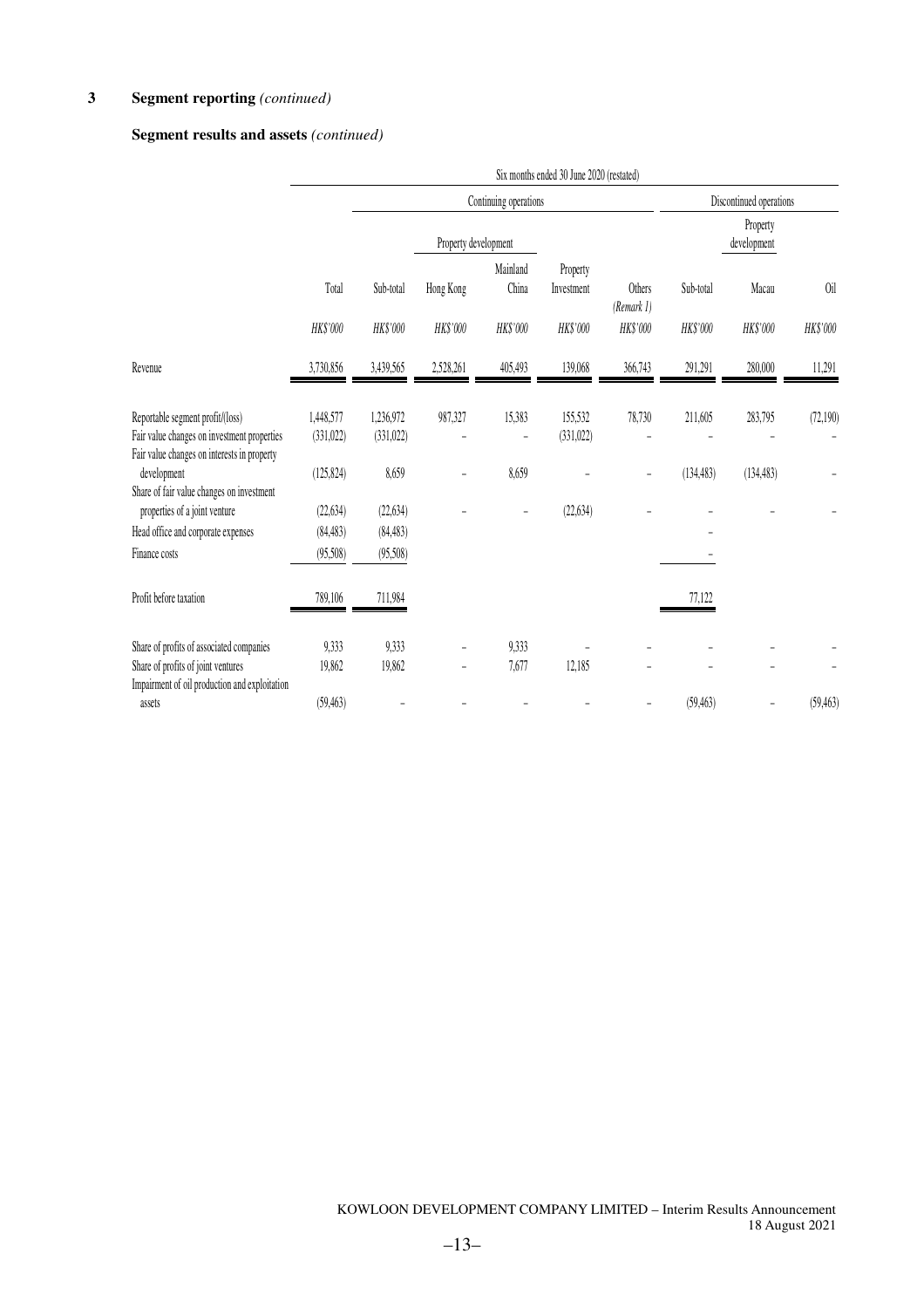### **3 Segment reporting** *(continued)*

#### **Segment results and assets** *(continued)*

|                                                                     | At 30 June 2021                 |                                     |                                             |                                                  |                                                |  |  |  |
|---------------------------------------------------------------------|---------------------------------|-------------------------------------|---------------------------------------------|--------------------------------------------------|------------------------------------------------|--|--|--|
|                                                                     |                                 | <b>Property development</b>         |                                             |                                                  |                                                |  |  |  |
|                                                                     | <b>Total</b><br><b>HK\$'000</b> | <b>Hong Kong</b><br><b>HK\$'000</b> | <b>Mainland</b><br>China<br><b>HK\$'000</b> | <b>Property</b><br>investment<br><b>HK\$'000</b> | <b>Others</b><br>(Remark 2)<br><b>HK\$'000</b> |  |  |  |
|                                                                     |                                 |                                     |                                             |                                                  |                                                |  |  |  |
| Reportable segment assets                                           | 34,606,137                      | 6,617,039                           | 15,489,591                                  | 10,180,916                                       | 2,318,591                                      |  |  |  |
| Deferred tax assets                                                 | 37,501                          |                                     |                                             |                                                  |                                                |  |  |  |
| Cash and bank balances                                              | 2,427,299                       |                                     |                                             |                                                  |                                                |  |  |  |
| Head office and corporate assets                                    | 91,491                          |                                     |                                             |                                                  |                                                |  |  |  |
| Total assets                                                        | 37,162,428                      |                                     |                                             |                                                  |                                                |  |  |  |
| Interest in associated companies<br>Interest in and amount due from | 1,501,406                       | -                                   | 1,499,865                                   |                                                  | 1,541                                          |  |  |  |
| a joint venture                                                     | 2,189,242                       |                                     | 2,189,242                                   |                                                  |                                                |  |  |  |

#### *Remark 2:*

Others included reportable segment assets of property management services amounting to HK\$114,108,000 (31 December 2020: HK\$103,627,000).

|                                                                     |              | At 31 December 2020  |                   |                        |                      |
|---------------------------------------------------------------------|--------------|----------------------|-------------------|------------------------|----------------------|
|                                                                     |              | Property development |                   |                        |                      |
|                                                                     | Total        | Hong Kong            | Mainland<br>China | Property<br>Investment | Others<br>(Remark 2) |
|                                                                     | HK\$'000     | HK\$'000             | HK\$'000          | HK\$'000               | HK\$'000             |
| Reportable segment assets                                           | 32,836,459   | 6,211,195            | 14,775,842        | 9,884,136              | 1,965,286            |
| Deferred tax assets                                                 | 37,409       |                      |                   |                        |                      |
| Cash and bank balances                                              | 1,133,841    |                      |                   |                        |                      |
| Head office and corporate assets                                    | 96,768       |                      |                   |                        |                      |
| Total assets                                                        | 34, 104, 477 |                      |                   |                        |                      |
| Interest in associated companies<br>Interest in and amount due from | 1,527,988    |                      | 1,526,447         |                        | 1,541                |
| a joint venture                                                     | 2,180,535    |                      | 2,180,535         |                        |                      |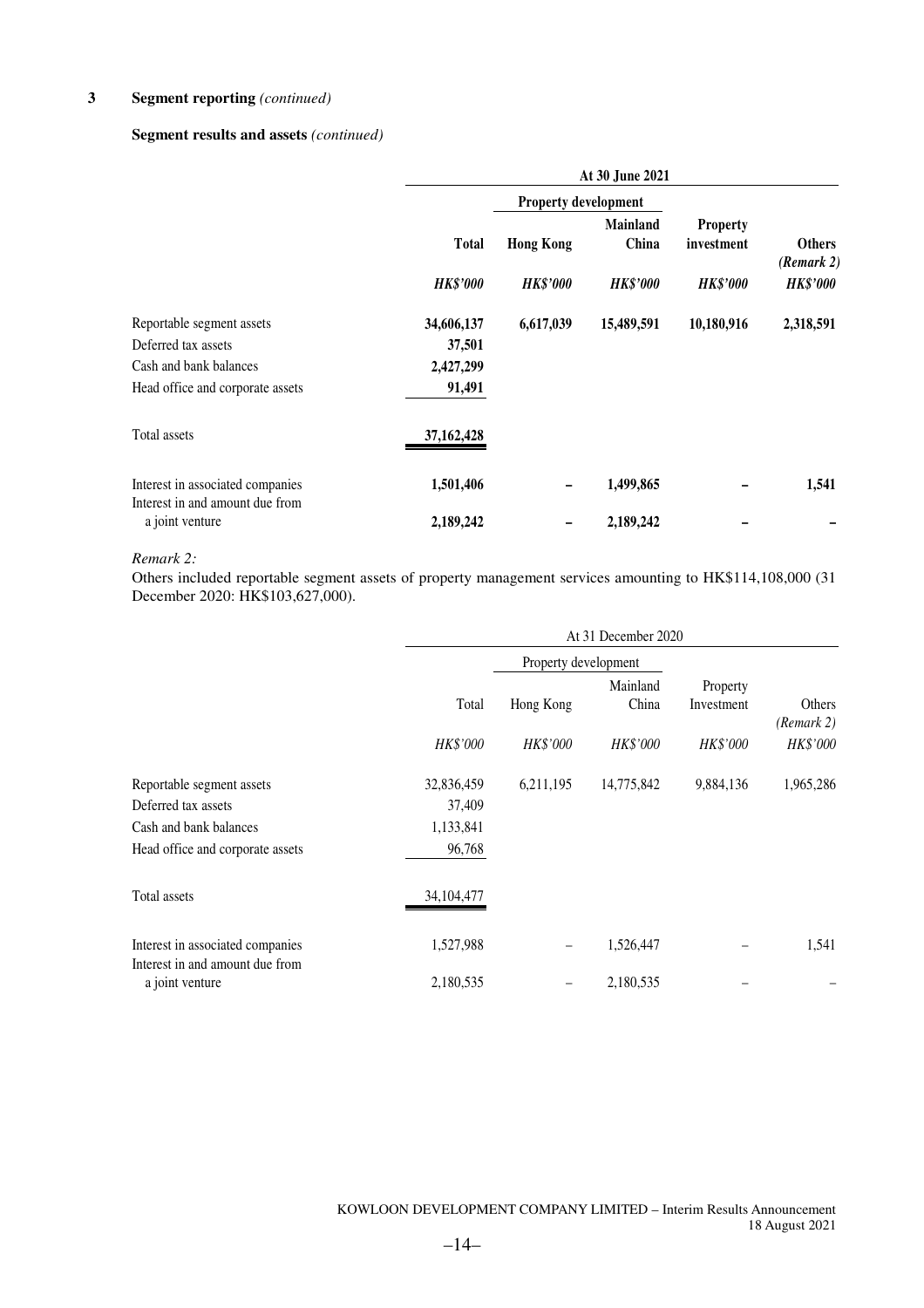#### **4 Profit before taxation from continuing operations**

Profit before taxation from continuing operations is arrived at after charging/(crediting) the amounts as set out below:

#### **(a) Other net expenses**

Other net expenses mainly represent the provision for loss allowance of debt investments of HK\$41,316,000 (six months ended 30 June 2020: HK\$7,077,000).

#### **(b) Finance costs**

|                                         | Six months ended 30 June |                 |
|-----------------------------------------|--------------------------|-----------------|
|                                         | 2021                     | 2020            |
|                                         | <b>HK\$'000</b>          | <b>HK\$'000</b> |
| Interest on bank loans                  | 112,007                  | 189,306         |
| Interest on loan from a related company | 3,183                    | 17,861          |
| Less: Amount capitalised                | (96, 853)                | (111, 659)      |
|                                         | 18,337                   | 95,508          |

#### **(c) Other items**

|                               |                 | Six months ended 30 June      |  |
|-------------------------------|-----------------|-------------------------------|--|
|                               | 2021            | 2020                          |  |
|                               | <b>HK\$'000</b> | <b>HK\$'000</b><br>(restated) |  |
| Depreciation and amortisation | 11,527          | 15,056                        |  |
| Interest income               | (97, 438)       | (85,040)                      |  |

#### **5 Income tax**

Taxation from continuing operations in the consolidated income statement represents:

|                               |                 | Six months ended 30 June |  |
|-------------------------------|-----------------|--------------------------|--|
|                               | 2021            | 2020                     |  |
|                               | <b>HK\$'000</b> | <b>HK\$'000</b>          |  |
|                               |                 | (restated)               |  |
| <b>Current tax</b>            |                 |                          |  |
| Provision for profits tax     |                 |                          |  |
| - Hong Kong                   | 39,253          | 169,420                  |  |
| - Outside Hong Kong           | 958             | (1, 438)                 |  |
|                               | 40,211          | 167,982                  |  |
| Land appreciation tax ("LAT") | <b>100</b>      |                          |  |
| Deferred tax                  | 17,226          | 18,133                   |  |
|                               | 57,537          | 186,115                  |  |

KOWLOON DEVELOPMENT COMPANY LIMITED – Interim Results Announcement 18 August 2021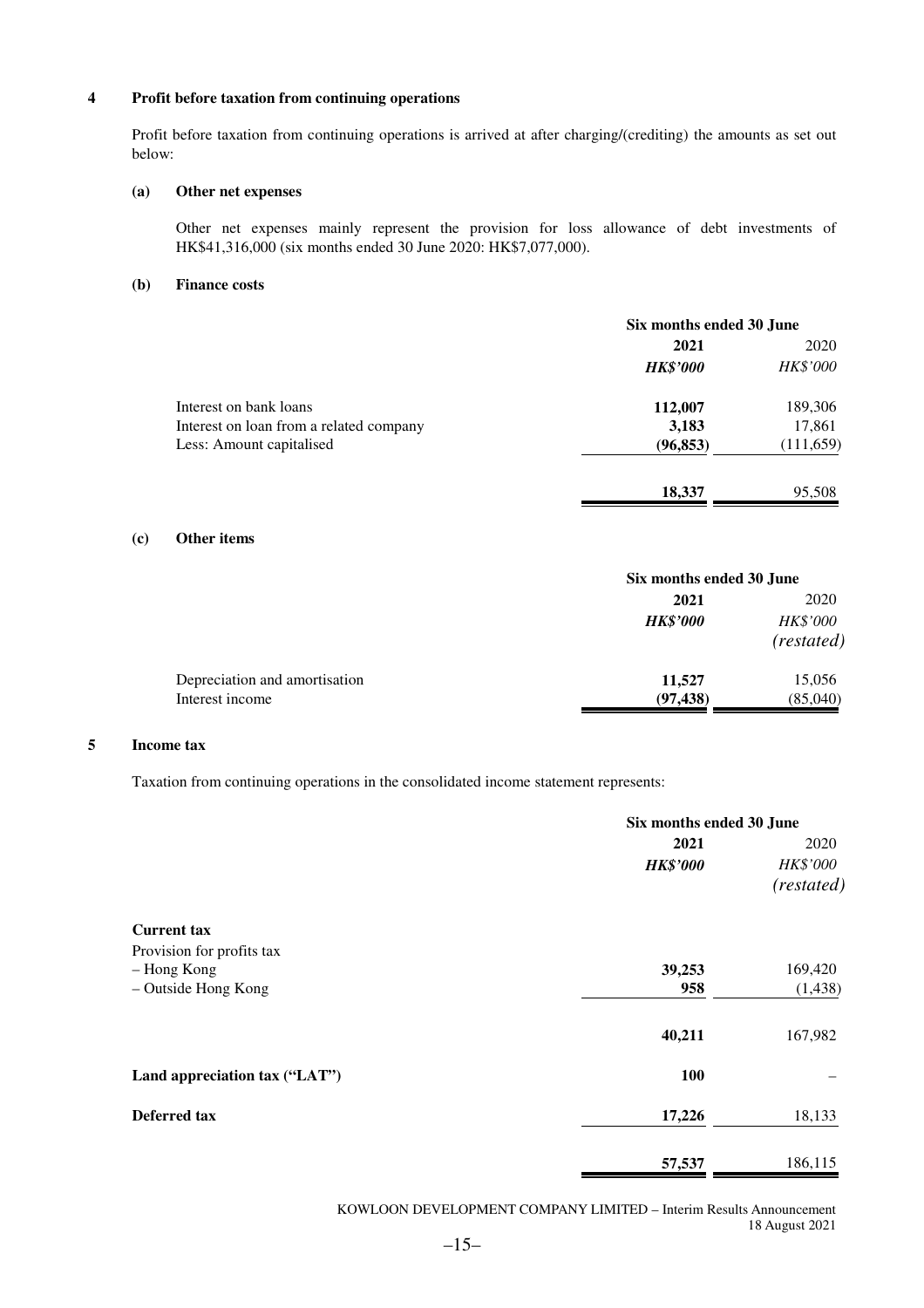#### **5 Income tax** *(continued)*

The provision for Hong Kong Profits Tax is calculated at 16.5% (six months ended 30 June 2020: 16.5%) of the estimated assessable profits for the six months ended 30 June 2021. Tax levied in jurisdictions outside Hong Kong is charged at the appropriate current rates of taxation ruling in relevant jurisdictions.

Under the Provisional Regulations on LAT in Mainland China, all gains arising from the transfer of real estate property in Mainland China are subject to LAT at progressive rates ranging from 30% to 60% on the appreciation of land value, being the proceeds of sale of properties less deductible expenditure including cost of land use rights, borrowing costs and all property development expenditure.

#### **6 Discontinued operations**

On 19 August 2020, the Board of Directors declared a special dividend that was satisfied by way of distribution in specie of the shares in Polytec Asset Holdings Limited ("PAH") held by the Group to the shareholders of the Company. Details of the distribution in specie are disclosed in note 8.

Upon completion of the distribution in specie, the Group no longer engaged in property development in Macau and oil operation which were solely attributable to PAH. Accordingly, these operations were classified as discontinued operations.

The distribution in specie was completed on 30 October 2020 and the Group's property development in Macau and oil operation ceased thereafter.

The results of discontinued operations are as follows:

|                                                         | Six months ended |
|---------------------------------------------------------|------------------|
|                                                         | 30 June 2020     |
|                                                         | HK\$'000         |
| Revenue                                                 | 291,291          |
| Cost of sales                                           | (14,789)         |
| Other revenue                                           | 4,815            |
| Depreciation and amortisation                           | (127)            |
| Staff costs                                             | (5,259)          |
| Selling, marketing and distribution expenses            | (2,251)          |
| Impairment of oil production and exploitation assets    | (59, 463)        |
| Other operating expenses                                | (2,612)          |
| Fair value changes on interests in property development | (134, 483)       |
| Profit before taxation                                  | 77,122           |
| Income tax                                              | (4,317)          |
| Profit for the period from discontinued operations      | 72,805           |
| Attributable to:                                        |                  |
| Shareholders of the Company                             | 51,539           |
| Non-controlling interests                               | 21,266           |
|                                                         | 72,805           |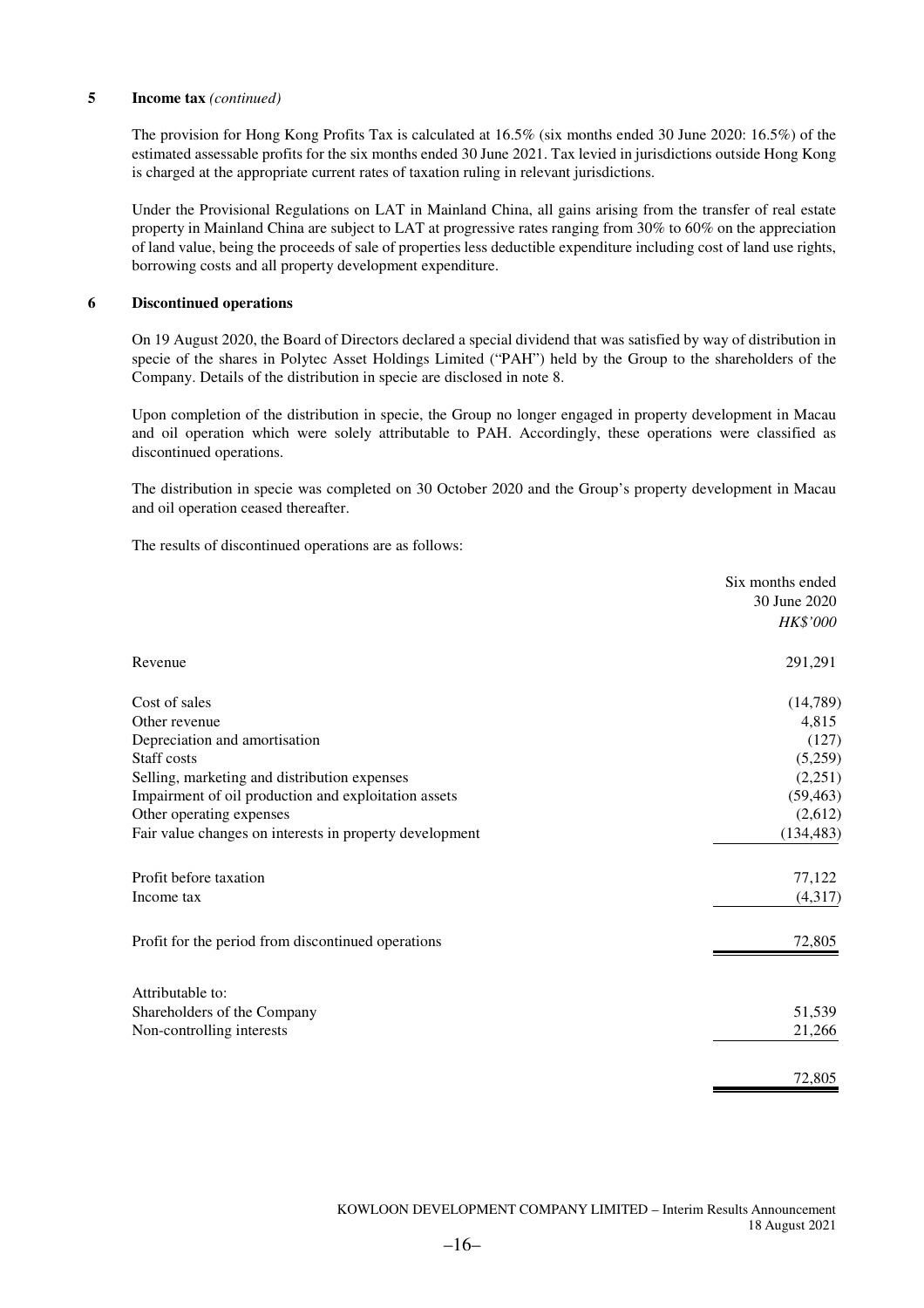#### **7 Earnings per share**

#### **(a) Basic earnings per share**

The calculation of basic earnings per share are based on the profit attributable to shareholders of the Company arising from continuing operations and discontinued operations of HK\$619,289,000 (six months ended 30 June 2020: HK\$523,830,000) and Nil (six months ended 30 June 2020: HK\$51,539,000) respectively and the weighted average number of ordinary shares in issue during the period of 1,176,631,296 (six months ended 30 June 2020: 1,176,631,296).

#### **(b) Diluted earnings per share**

There were no dilutive potential shares in existence during the six months ended 30 June 2021 and 2020.

#### **8 Dividends**

|                                                                | Six months ended 30 June |                 |
|----------------------------------------------------------------|--------------------------|-----------------|
|                                                                | 2021                     | 2020            |
|                                                                | <b>HK\$'000</b>          | <b>HK\$'000</b> |
| Interim dividend declared after the interim period of HK\$0.25 |                          |                 |
| $(six$ months ended 30 June 2020: HK\$0.24) per share          | 294,158                  | 282,392         |

On 19 August 2020, the Board of Directors declared a special dividend which was satisfied by way of distribution of specie on the basis of 2.67 ordinary share of PAH for every 1 ordinary shares of the Company.

The interim dividend declared after the interim period has not been recognised as a liability at the interim period end date.

#### **9 Interest in property development**

Interest in property development represents the Group's interest in the development property located at Huizhou in Mainland China under co-investment agreement with a related company, Polytec Holdings International Limited ("Polytec Holdings"). Details of the funding arrangement and other key terms of the co-investment agreement were disclosed in the Company's Circular dated 30 October 2013.

During the six months ended 30 June 2021, pursuant to the co-investment agreement, distribution of HK\$220,000,000 was made by Polytec Holdings to the Group, in relation to the property development project at Huizhou (six months ended 30 June 2020: HK\$280,000,000 was made by a wholly owned subsidiary of Polytec Holdings, in relation to the property development project in Macau) is recognised in profit or loss.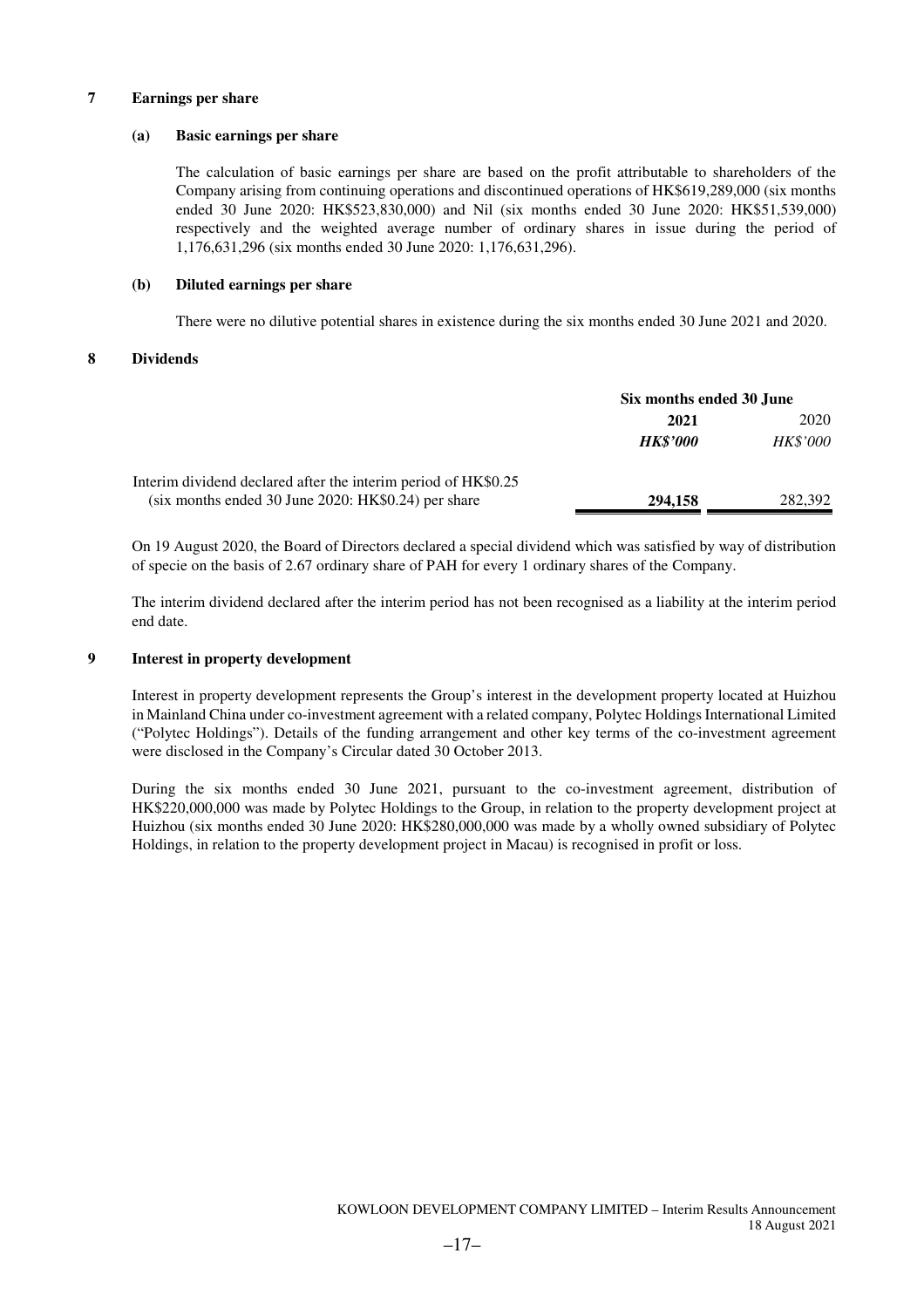### **10 Trade and other receivables/Loans and advances**

The following is an ageing analysis (based on the due date) of trade receivables and loans and advances (net of loss allowance):

|                                          | At 30 June      | At 31 December |
|------------------------------------------|-----------------|----------------|
|                                          | 2021            | 2020           |
|                                          | <b>HK\$'000</b> | HK\$'000       |
| Current                                  | 682,406         | 734,786        |
| Within 3 months                          | 25,447          | 37,076         |
| 3 months to 6 months                     | 4,500           | 5,587          |
| More than 6 months                       | 12,979          | 7,943          |
| Trade receivables and loans and advances | 725,332         | 785,392        |
| Utility and other deposits               | 20,755          | 21,749         |
| Prepaid tax                              | 91,252          | 88,745         |
| Other receivables and prepayments        | 390,950         | 303,098        |
|                                          | 1,228,289       | 1,198,984      |
| Representing:                            |                 |                |
| Non-current assets                       | 529,664         | 601,644        |
| Current assets                           | 698,625         | 597,340        |
|                                          | 1,228,289       | 1,198,984      |

The Group maintains a defined credit policy. An ageing analysis of trade receivables and loans and advances is prepared on a regular basis and is closely monitored to minimise any credit risk associated with receivables and loans and advances.

#### **11 Trade and other payables**

The following is an ageing analysis (based on the due date) of trade payables:

|                                                                | At 30 June      | At 31 December |
|----------------------------------------------------------------|-----------------|----------------|
|                                                                | 2021            | 2020           |
|                                                                | <b>HK\$'000</b> | HK\$'000       |
| Not yet due or on demand                                       | 1,597,396       | 1,792,205      |
| Within 3 months                                                | 1,588           | 1,923          |
| 3 months to 6 months                                           | 113             |                |
| More than 6 months                                             |                 | 9              |
| Trade payables                                                 | 1,599,097       | 1,794,137      |
| Rental and other deposits                                      | 71,034          | 72,759         |
| Other payables and accrued expenses                            | 277,852         | 300,661        |
| Contract liabilities - deposits received on sale of properties | 295,319         | 236,085        |
|                                                                | 2,243,302       | 2,403,642      |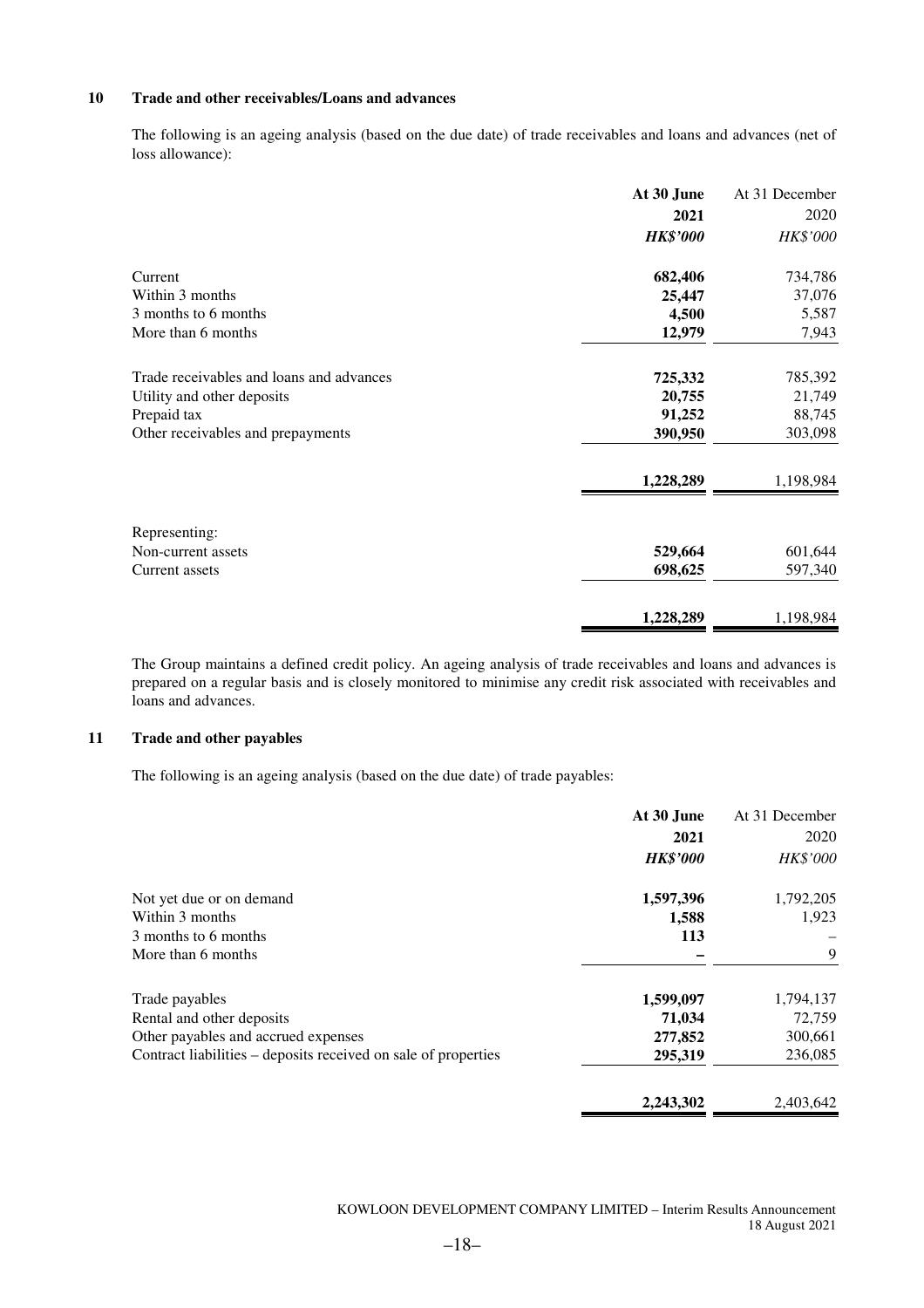### **FINANCIAL REVIEW**

### *Financial resources and bank borrowings*

Total bank borrowings of the Group amounting to HK\$14,282 million as at 30 June 2021 (31 December 2020: HK\$11,875 million), comprising of HK\$5,946 million repayable within one year and HK\$8,336 million repayable after one year. Taking into account of cash and bank balances with an amount of HK\$2,427 million, the Group's net bank borrowings position was HK\$11,855 million as at 30 June 2021. Loan from a related company amounted to HK\$1,588 million as at 30 June 2021.

The Group's gearing ratio (calculated on the basis of net bank borrowings and loan from a related company less amount due from a related company over equity attributable to shareholders of the Company) was 75.5% as at 30 June 2021 (31 December 2020: 65.5%). The gearing ratio is expected to be improved upon recognised sale of the Tseung Kwan O project, Hong Kong from 2022 onwards.

During the period, sales/presales for the property projects in Hong Kong contributed cash inflows of approximately HK\$159 million to the Group. Furthermore, the Group recorded approximately HK\$175 million cash inflows mainly from sales/presales of various development projects in Mainland China.

During the period, distribution of HK\$220 million was declared by a related company to the Group in relation to the development project at Le Cove Garden (Huizhou).

The Group continued to actively engage in the development projects in Hong Kong and Mainland China and expended a total of approximately HK\$1,047 million for construction costs during the period.

All the Group's borrowings are arranged on a floating rate basis. The Group will closely monitor and manage its exposure to interest rate fluctuations and will consider engaging in relevant hedging arrangements when considered appropriate.

With the investments in Mainland China, the Group is exposed to exchange fluctuations in Renminbi ("RMB"). Using revenue and cash generated from the development projects in Mainland China and/or external borrowings in RMB, serves as a natural hedge against the exchange rate risk of RMB.

With the financing facilities in place, recurrent rental income from investment properties, cash inflows from presale/sale of the Group's development projects and the financial support from a related company, the Group has sufficient financial resources to satisfy its commitments and future funding requirements.

### *Capital commitments*

As at 30 June 2021, the Group had commitments mainly in connection with the Group's investment properties amounting to HK\$22 million.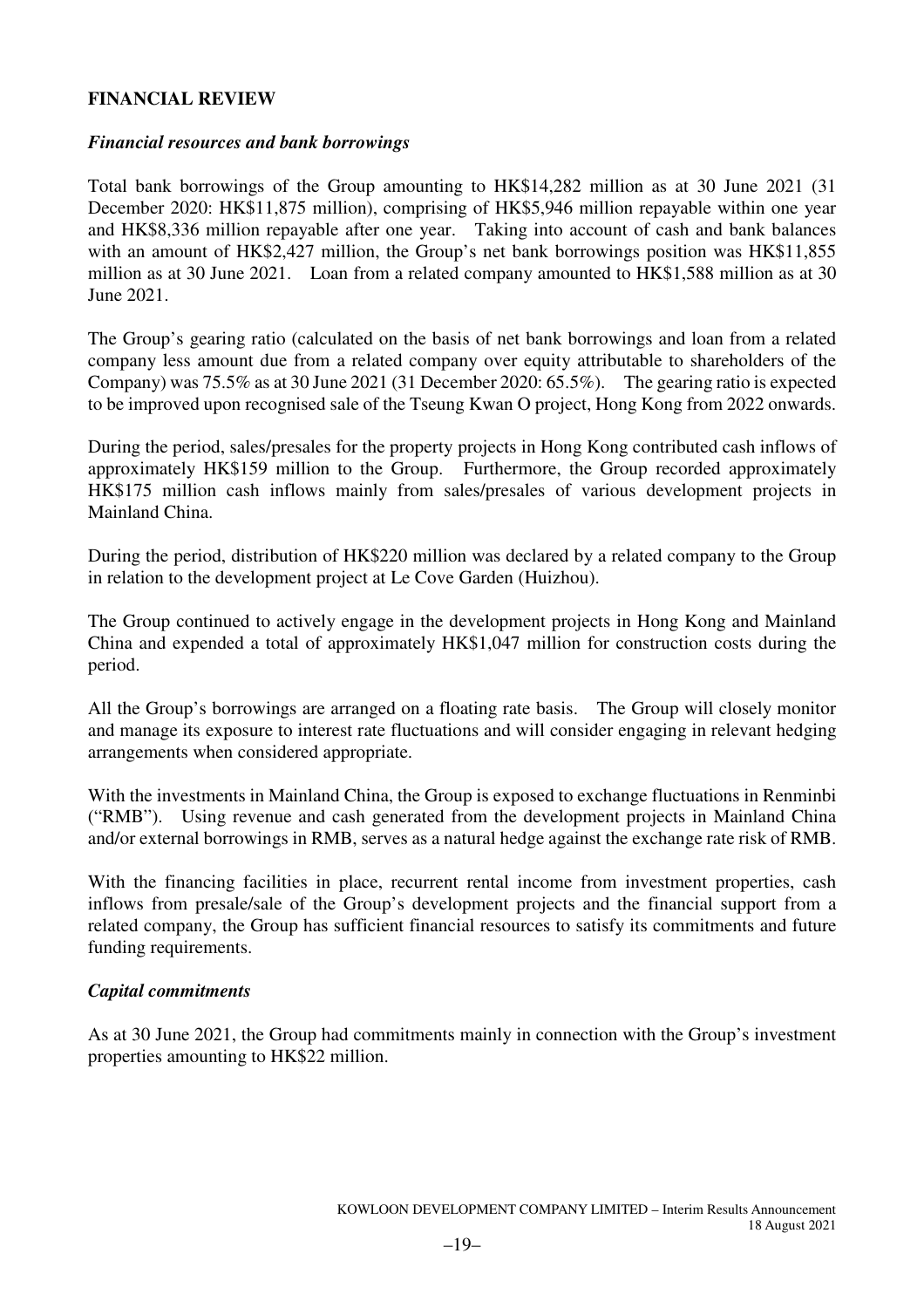### *Pledge of assets*

As at 30 June 2021, properties having a value of HK\$14,552 million and deposits of HK\$15 million were pledged to banks and insurance companies mainly to secure banking facilities and performance bonds extended to the Group.

### *Contingent liabilities*

As at 30 June 2021, the Group had given guarantees to financial institutions in respect of performance bonds entered into by a subsidiary to the extent of HK\$36 million.

### **OTHER INFORMATION**

### *Review of Interim Financial Report*

The Audit Committee of the Company has reviewed the unaudited interim financial report of the Group for the six months ended 30 June 2021. The Group's independent auditor, KPMG, Certified Public Accountants, has conducted a review of the interim financial report in accordance with Hong Kong Standard on Review Engagements 2410 "Review of interim financial information performed by the independent auditor of the entity" issued by the Hong Kong Institute of Chartered Public Accountants.

### *Compliance with the Corporate Governance Code*

Throughout the six months ended 30 June 2021, the Company has complied with all code provisions as set out in the Corporate Governance Code contained in Appendix 14 to the Rules Governing the Listing of Securities on The Stock Exchange of Hong Kong Limited (the "Listing Rules"), with the exception of Code Provision A.2.1 as explained below:

### Code Provision A.2.1

Mr Or Wai Sheun has performed the combined role as the chairman of the Board and the chief executive taking charge of the overall operations of the Group. The reason for deviation from the code provision was disclosed in the Annual Report 2020.

### *Purchase, Sale or Redemption of the Company's Listed Securities*

Neither the Company nor any of its subsidiaries has purchased, sold or redeemed any listed securities of the Company during the six months ended 30 June 2021.

### *Closure of Register of Members*

The Register of Members of the Company will be closed from Monday, 15 November 2021 to Tuesday, 16 November 2021, both dates inclusive. During the aforementioned period, no transfer of shares will be registered. In order to qualify for the interim dividend, all transfer forms accompanied by the relevant share certificates must be lodged with the Company's share registrar, Computershare Hong Kong Investor Services Limited, at Rooms 1712-1716, 17th Floor, Hopewell Centre, 183 Queen's Road East, Wanchai, Hong Kong for registration not later than 4:30 pm (Hong Kong time) on Friday, 12 November 2021.